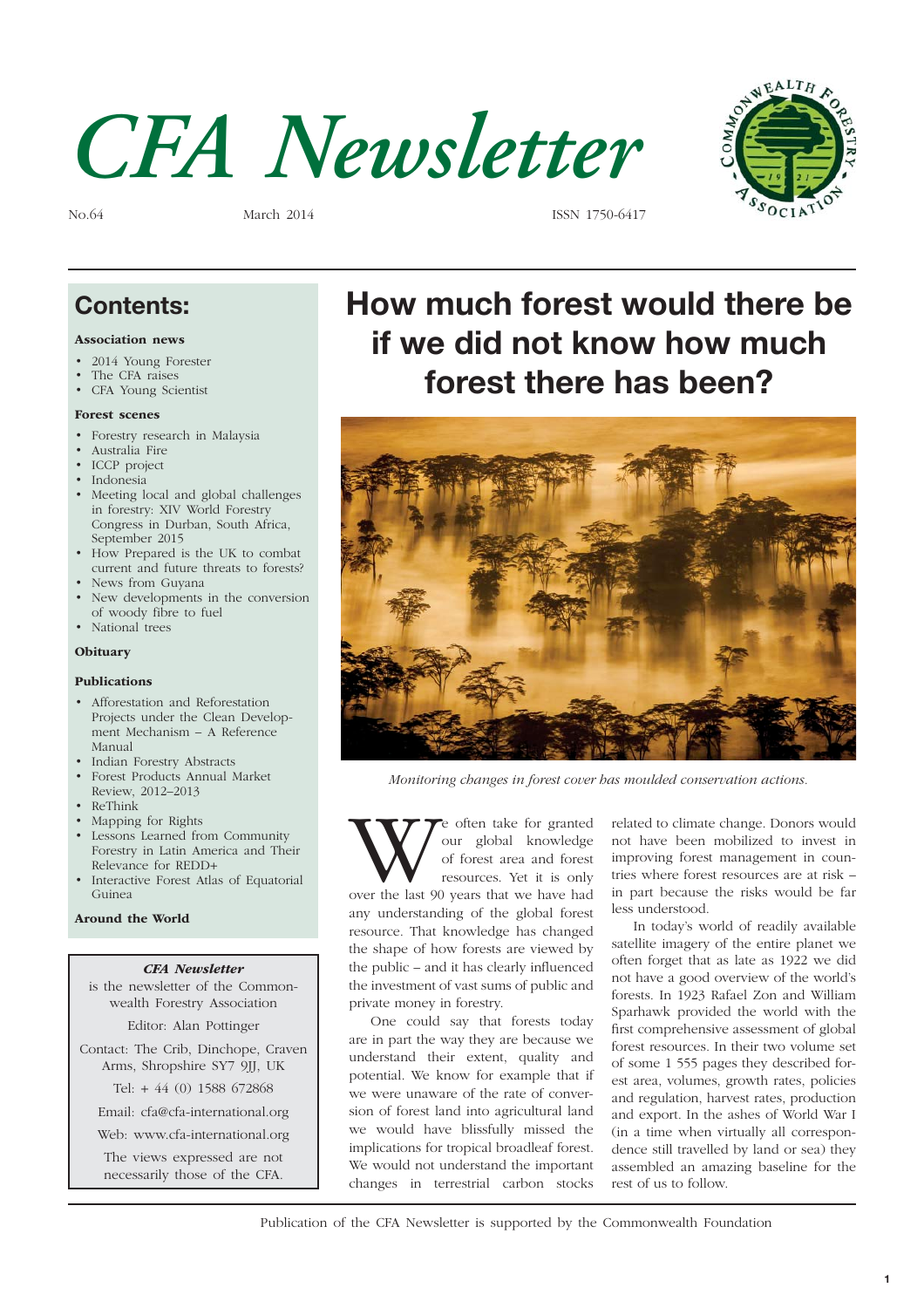In the preface to the 1923 work a call was made for international attention to forest monitoring – something that came to pass as the next world war was ending. In 1945 a group of member countries of the new Food and Agriculture Organization called for a global forest assessment to understand whether there would be enough wood for global reconstruction. The next assessment was published in 1948 and has continued periodically since.

Stretching back to 1923 how does this chain of forest monitoring link to improved forest management? A few specifics:

- Detection of widespread forest loss in the topics led to over 60 years of investment in improving forest management, slowing the rate of change and increasing efforts to sustain tropical forests.
- Declining global growing stock emphasized the need to expand the area of planted forest, which has increased dramatically over the last 90 years.
- Forest stock losses are an important part of greenhouse gas emissions – forest area and growing stock changes detected through monitoring over time provided improved understanding of the role of forests in the global carbon balance. This in turn has resulted in a variety of emissions mitigations measures at local, national and international scales.
- Earth observing satellites such as Landsat were designed to monitor changes in earth resources – including the addition of a consistent source of long-term data on forest health, condition and extent over time. Their unique

contribution in tracking forest change in the tropics adds to that knowledge that can at present only come from ground-based measurement.

Would forests be different had we not known how they are changing? Certainly. Not knowing would have led to piecemeal attempts to focus investments in improving forests. As a society we would not have known that tropical forests are rapidly declining in area and in content nor would we have been clear about the need to plant new forests to provide much needed goods and services. We would not have known that climate change is affected by forest change – thus we would not have known that forestry can be part of efforts to reduce greenhouse gasses in the atmosphere.

In short, if we had not been monitoring global forests over time – we would likely have far less forest and thus fewer forest products and services in service of mankind. Thank you Mr. Zon and Mr. Sparkhawk!

#### K.G. MacDicken

Senior Forestry Officer/Team Leader Global Forest Resources Assessment FAO Forestry Department, Rome

#### **REFERENCE**

ZON, R. and SPARHAWK, W.N. 1923. Forest resources of the world. New York, McGraw-Hill Book Co., Inc., Vols 1 and 2 558.

# **Association news**

## **2014 Young Forester Award launches**



2013 Young Forester Award winner, Tolulope Daramola, on his placement in Canada

We are pleased to announce the launch of the 2014 CFA Young Forester Award. The Young Forester Award is designed to support the professional development of foresters below 35 years of age through the provision of a <u>short-</u> 2014 CFA Young Forester Award. The Young Forester Award is designed to support the professional development of foresters below placement in a country other than their own and consists of a designated placement combined with a bursary of between £1000 and £1500 to cover a stay of around three months with an established and renowned forestry organisation in order to meet their professional interest. The hosts share the desire to support the development of the next generation of foresters.

Applications for the Young Forester Award 2014 are invited from students and young professionals below the age of 35 years on 30 June 2014 who are nationals of Commonwealth countries. Anyone who wishes to apply for the Young Forester Award should submit the Application Form (download from our website) before 1st June 2014. The Selection Committee will discuss placement options with short-listed applicants who will then be asked to write up to 250 words on what they want to achieve on the placement. Applications should be sent via email to cfa@cfa-international.org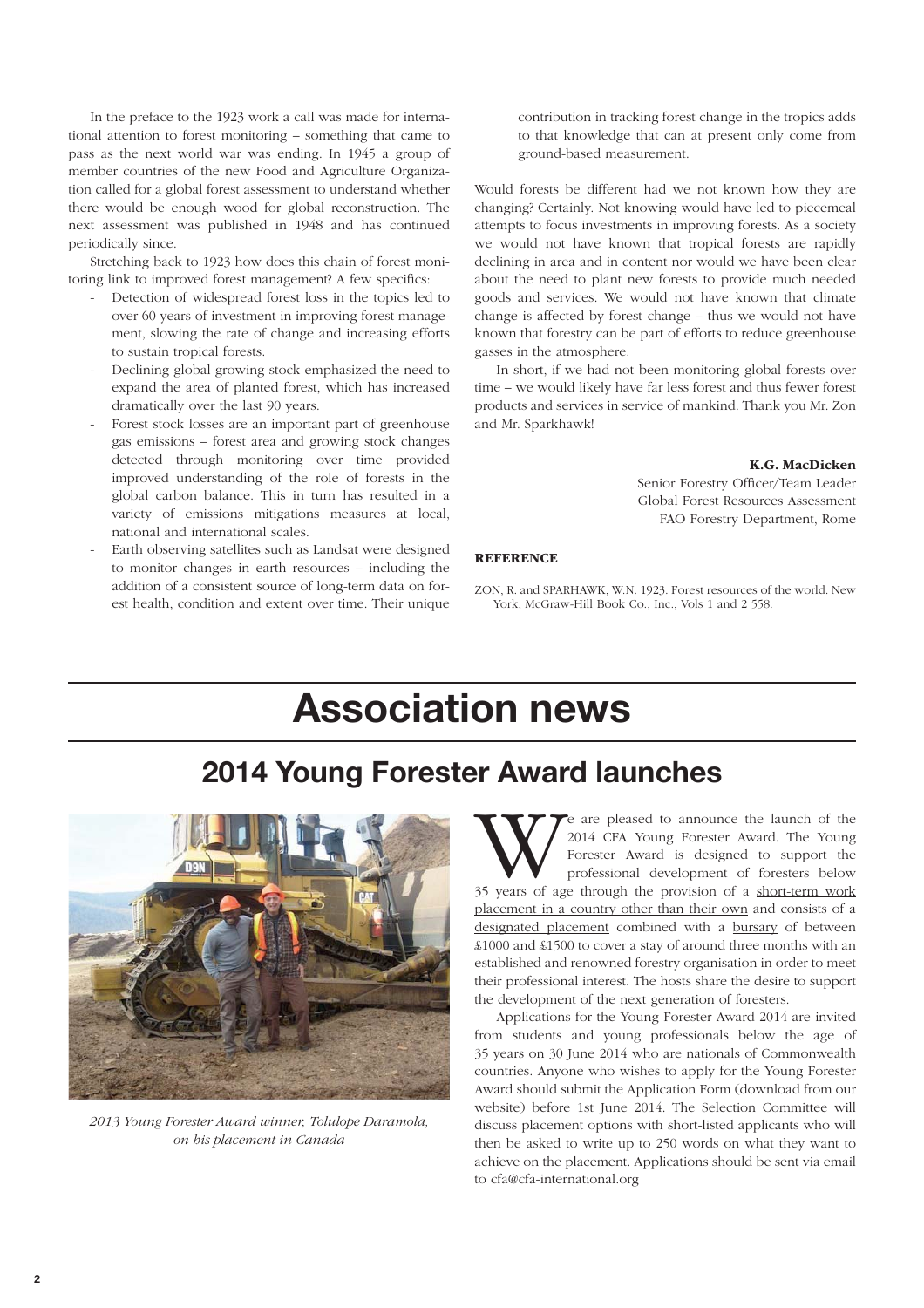# **The CFA raises the profile of forests at the Commonwealth Games**



The value of trees and forests to the Commonwealth will be highlighted at this year's Commonwealth Games in Glasgow through a partnership between the Games organisers and the CFA. We are working on three initiatives:

- a **photographic display** of images taken throughout the Commonwealth's forests to be held in a gallery in Glasgow throughout the summer (visit our website to see some of the best images at www.cfa-international. org/gallery.php),
- a website containing short interviews with people throughout the Commonwealth talking about the importance of trees and forests in their lives, and
- a twinning programme between Commonwealth countries and the 14 Commonwealth Woods being developed in and around Glasgow (visit www. commonwoods.org.uk for more details).

More details on these initiatives are available on our website.

# **CFA Young Scientist Research Award 2014**

We are looking for applicants for the CFA Young Scientist Research Award which has the objective to provide financial support to students undertaking forest-related research in pursuit of an academic qualification. So, if you are up to 35 years of age, and require up to £500 to assist you with your research then please visit our website at www.cfa-international.org/youth/ ysra.php for details of how to apply.

# **Forest Scenes**

## **Forestry research issues in Malaysia**



The Minister of Natural Resources and Environment of Malaysia (Datuk Seri G. Palanivel), visiting the exhibition held in conjunction with the Conference on Forestry and Forest Products Research 2013, accompanied by DG FRIM (Dato' Dr. Abd. Latif Mohmod), DG Forest Department Peninsular Malaysia (Dato' Dr. Hj. Abd. Rahman Hj. Abd. Rahim).

Forestry research in Malaysia is mainly conducted at the Forest Research Institute Malaysia (FRIM) and to a smaller extent in some local universities. Research in FRIM is currently focused on a wide range of issues includi orestry research in Malaysia is mainly conducted at the Forest Research Institute Malaysia (FRIM) and to a smaller extent in some local universities. Research in FRIM is currently focused on a wide range of issues REDD+, biodiversity assessment and conservation particularly of threatened and endangered species, ecotourism and urban forestry, forensic forestry, herbal product development, biocomposites, second generation biofuels and green technology, traditional knowledge.

Since 1993, the Forest Research Institute Malaysia (FRIM) has held a series of conferences under the title, Conference on Forestry and Forest products Research, more commonly referred to as CFFPR, on an approximately biennial basis. The main purpose of these conferences is to showcase the research and research results of FRIM's scientists. Over the years the conferences have evolved to also include research findings and presentations from other national, and on occasion, international scientists. Four international conferences in the series were held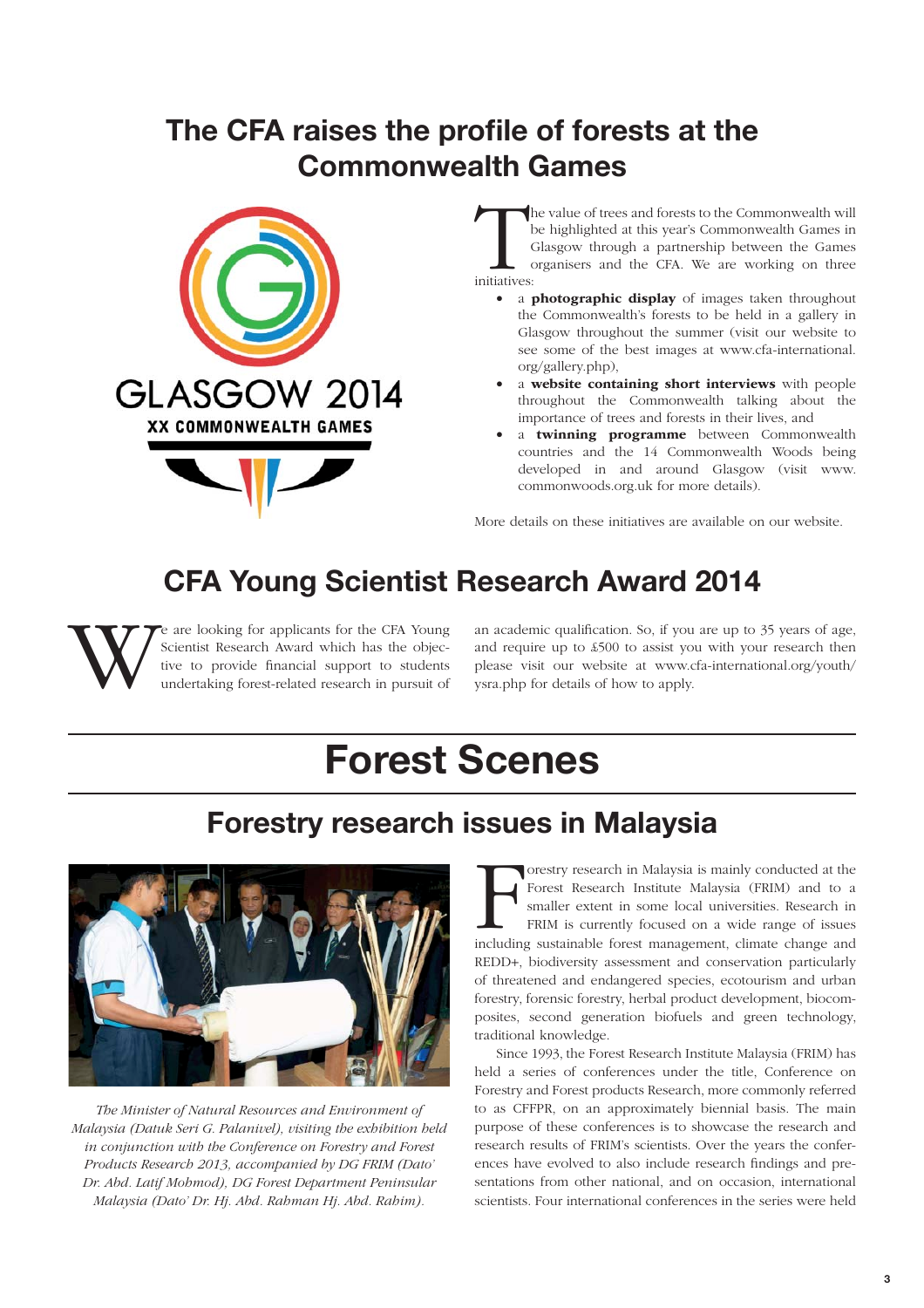between 2002 and 2007, jointly organised with various international agencies such as the Asia Pacific Association of Forestry Research Institutions (APAFRI), International Union of Forest Research Organizations (IUFRO), Asian Strategy and Leadership Institute (ASLI), National Institute of Environmental Sciences (NIES), Japan, and Netherlands Ministry of Agriculture, Nature and Food Quality.

This year a national level CFFPR was held on  $11<sup>th</sup>$  and  $12<sup>th</sup>$ November which was attended by more than 300 researchers, scientists, policy makers, students and other stakeholders from local universities, research institutions, government departments and private industries. This conference represented a significant highlight in the cooperation between FRIM and the Forestry Department of Peninsular Malaysia as this was the first time that this conference was jointly organised by the two agencies. A wide range of papers were presented under the three main session themes of Forest and Environment, Wood and Non-wood Resources for Future Wood-based Industries, and Biotechnology and Natural Products. The session on Forest and Environment focused on issues related to biodiversity assessment, conservation and sustainable forest management. Among interesting presentations was the development of a mobile application database for Malaysian fauna to raise awareness and support conservation efforts. Another presentation which elicited much interest, particularly from the Forestry Department, was the planting of selected indigenous host and nectar plants such as Bauhinia audax and Bauhinia bidentata var. breviflora to attract birdwings (large butterflies of the Swallowtail family), in particular the Raja Brooke's birdwing, Trogonoptera brookiana, which is one of the most beautiful and well known ecotourism icons in several parts of the country. In the session themed Wood and Non-wood Resources for Future Wood-based Industries, several presentations focused on laminated engineered products, including from oil palm trunk and bamboo. The Sesenduk (Endospermum diadenum) clone FRIMsrp001 was highlighted as a promising substitute for rubberwood, the most popular timber for furniture manufacture, which is facing a supply shortage. Other presentations discussed the properties of various wood and non-wood products and new processing methodologies. Numerous papers on various plant extracts, their activities, uses including by traditional communities were presented in the session themed Biotechnology and Natural Products. The more traditional topics of silviculture, tree breeding and pests and diseases were also covered as were some social and economic aspects of forestry and ecosystem services.

The conference recognised the need for a strong linkage between forestry and forest products R&D and policy and application for effective and meaningful implementation at the Science-Policy interface. Research is urgently needed on the impact of climate change on tropical forests and the role of forests in mitigating climate change in Malaysia. The conference recognised that sustainability and sustainable forest management needs to be cross-cutting, encompassing economics, environmental, social and other issues. In addition, the multiple uses of forests and payment for ecosystem services (PES) need to be fully recognised and forestry researchers need to "Look Beyond Trees".

As the research institution tasked with undertaking forestry and forest products research in Malaysia, FRIM tries its best to meet the many demands of its varied stakeholders for both upstream and downstream research. Unlike comparable local research institutions in Malaysia which undertake research on rubber, oil palm and agricultural crops, FRIM does not have its own dedicated research fund. FRIM is placed under the Ministry of Natural Resources, Environment and Innovation which unfortunately does not have any allocation for research. Currently, funding for FRIM's research projects are derived from many different sources through a competitive bidding process. For 2013, approximately 60% of FRIM's research funds came from its internal management budget, 24% from the 10<sup>th</sup> Malaysia Plan allocation, 9% from a special development budget, 3% from the Ministry of Science and Technology, with the rest coming from various international funding agencies, such as APFNet, ITTO-CITES, BioAsia, and others. The Ministry of Science and Technology is the main source of research funding for the nation but unfortunately funds from this source only represented a very minor portion (3%) of the total funds that FRIM received for research in 2013. This is due mainly to the Ministry's policy of placing more emphasis on other areas of research rather than forests, such as biotechnology and nanotechnology, and particularly on projects that have commercialization potential. Indeed, FRIM strongly encourages its researchers to submit projects with applied aspects or outcomes and/or projects with potential for commercialization, but there is also a need to undertake fundamental science projects such as inventory and biodiversity studies, conservation, pest and disease monitoring and others which do not have commercialization characteristics. Such basic research is still very much necessary to assist Malaysia in the conservation of threatened and endangered species, ensure the health and sustainable productivity of the forests and to meet the requirements of her international commitments.

As alluded above, one of the main issues faced by forestry researchers in Malaysia is the competition for research funds. Local funding agencies expect much more than publications in refereed journals as outputs; the outputs and outcomes of the research are expected to be relevant and applicable to the nation's development aspirations and in particular, suitable for commercialization. In addition to the competition and high expectations, funding, if successful, is usually allocated for one to two years only. This makes it rather difficult for forestry and forestry related projects to produce meaningful outcomes in such a short time.

Highly significant outputs and outcomes with impact require many years of dedicated and in-depth research. One recent and excellent example is the High Temperature Drying System (HTD) developed by FRIM. Research on this drying system began in the 1980's but it was only in March and October 2013 that the US and Malaysian patents were granted respectively. The HTD system was initiated in direct response to calls by the European Union (EU) for certain wood treatment chemicals, particularly borates, to be assigned to the "Repro-toxic Category" under the Dangerous Substance Directive 67/548. Boric acid had been the primary preservative used in the processing of rubberwood which is the most important timber for locally produced wooden furniture. In 2012, more than 80% of the exported Malaysian wooden furniture was made of rubberwood, generating an export value of approximately RM 5 billion (≈ USD 1.5 billion). The HTD system developed by FRIM is a cost effective, environmentally-friendly, chemical preservativefree treatment process which utilises high temperature (>100°C) drying with a rapid turn-around time, just-in-time production of two days. The treated timber has enhanced qualities, i.e.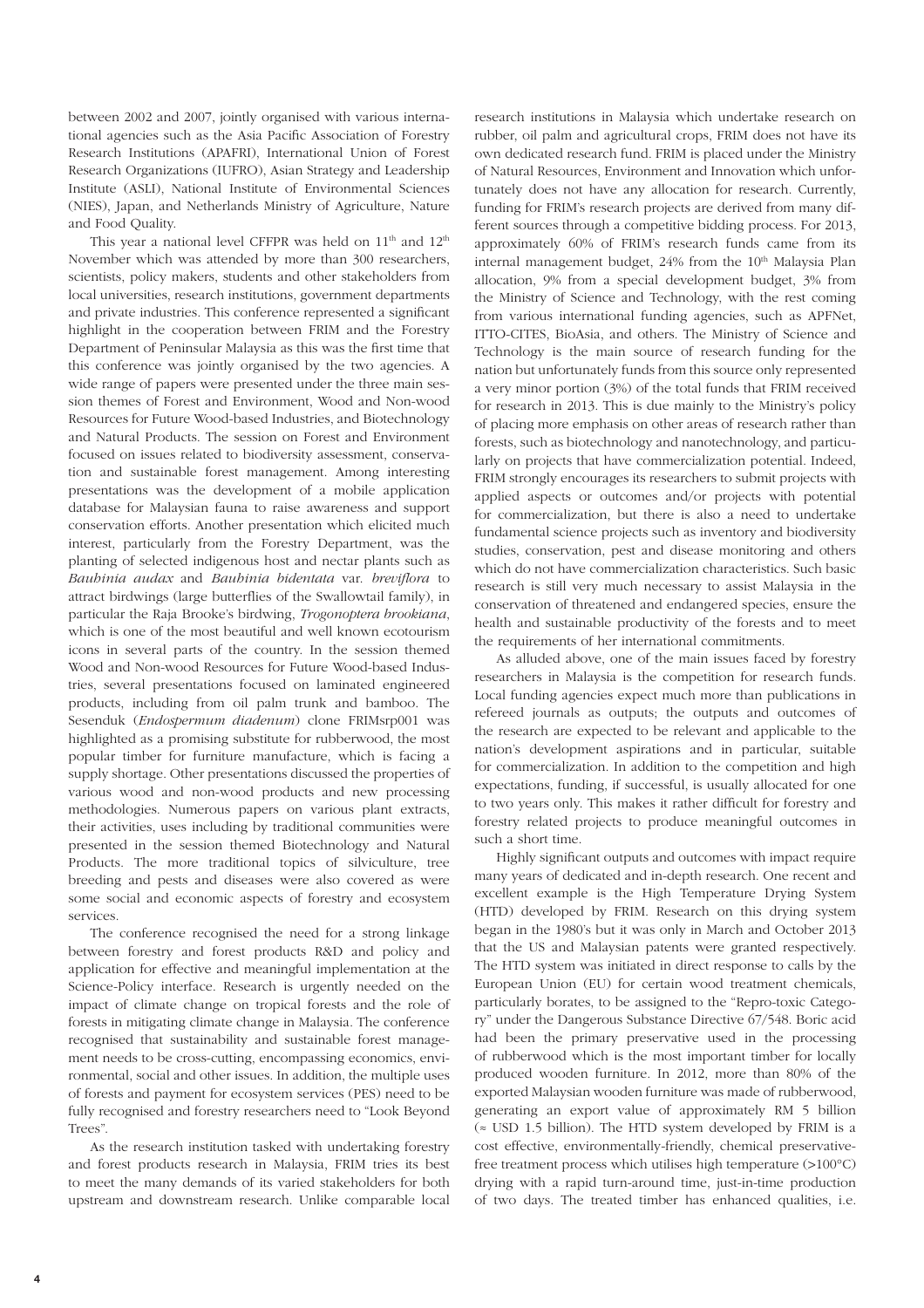reduced warping, better dimensional stability, enhanced grain features, increased density and hardness. In addition, the production capacity per kiln per month is 210 tons (14 cycles/kiln) compared to the conventional process which produces 100 tons (2 cycles/kiln). The technology has been licensed to a local commercial kiln-drying operator with exclusive rights for Malaysia and Thailand.

There are many challenges to forestry research in Malaysia but these can be overcome with the direct and full engagement, commitment and involvement of all forestry and forestry related sectors including the researchers, policy makers, politicians, and industry. To ensure this, the authorities have to be further convinced about the continued importance of forest science, particularly in the areas of basic sciences, such as biodiversity, conservation, zoology, botany and ecology, so as to ensure the conservation and recognition of forests and biodiversity, Malaysia's national treasure.

Lee Su See

Forest Research Institute Malaysia, Kepong, 52109 Selangor, Malaysia leess@frim.gov.my

### **Diffi cult start to fi re season for Forestry Corporation of NSW**



Cumberland fire crew in Hunter region

The start of the annual fire season in the Australian state of NSW was marked by extraordinarily hot and dry conditions and devastating blazes, and the State's largest commercial native and plantation forests Forestry Corp of NSW was marked by extraordinarily hot and dry conditions and devastating blazes, and the State's largest commercial native and plantation forests Forfronts.

While Forestry Corporation of NSW's estate largely escaped damage from the bushfire emergency, the corporation had to carefully balance its contribution to the emergency response as a fire fighting authority with its responsibility to protect its assets and control fires on its own estate.

Chief Forester Ross Dickson said this dual role was an historical legacy that continued to deliver positive results for both the corporation and the State's coordinated fire fighting effort.

"Forestry Corporation of NSW was first established as the Forestry Commission of NSW in 1916. In its early days, the Forestry Commission was the State's premier fire fighting agency and its primary concern was protecting its substantial timber assets from fire damage, and preventing forest fires from threatening surrounding communities," Dr Dickson said.

"Over time, small volunteer brigades that developed to support local fire fighting efforts, formed the NSW Rural Fire Service and it has grown and developed into a highly skilled, professional fire management organisation, with a strong contingent of professional staff and trained volunteers."

While Forestry Corporation maintains responsibility for containing fires on its estate, which spans more than two million hectares, today the Rural Fire Service assumes primary responsibility for fire fighting when a fire becomes uncontrollable and threatens life or property.

However, because bush fire emergencies call for an 'all hands on deck' approach, Forestry Corporation and other land managers such as National Parks and Wildlife Services have traditionally continued to provide crews and equipment to support the Rural Fire Service throughout fire emergencies, regardless of the fire's location.

"This close partnership has been delivering results for many years. If a fire is on or around Forestry Corporation's estate, fire fighting crews benefit from the detailed local knowledge of our land management staff. In turn, the corporation's fire fighting staff gains valuable experience to hone their fire management skills to improve responses to future fires," Dr Dickson said.

The benefits of balancing forest protection and supporting the State-wide fire fighting effort were realised during the October bush fire emergency in the Blue Mountains, west of Sydney, which followed the eighth-driest October on record and a mean temperatures several degrees above average.

In the weeks prior, Forestry Corporation had been involved in managing 131 fires that either impacted State forests or required additional resources on the fire front or in incident management centres, and many of these blazes were still burning when the fire emergency was declared.

"While the Rural Fire Service took the lead in managing the declared emergencies, Forestry Corporation deployed crews and equipment to assist at various fire fronts and in management support roles. At the same time, we were also deploying relief crews to help manage numerous other fires on State forests that had not been declared emergencies," Dr Dickson said.

"While it's clear that cooperating with the State-wide fire fighting efforts helps protect communities and limit loss of life, the additional benefits to the corporation were starkly highlighted when one of the fire fronts was rapidly contained after entering one of our radiata pine plantations on the edge of the Blue Mountains."

November rains have reduced the fire risk for the short term, but with several months still to run in the fire season, Forestry Corporation is continuing to build on its partnerships with the Rural Fire Service and National Parks and Wildlife Service ahead of the warm summer ahead.

Forestry Corporation of NSW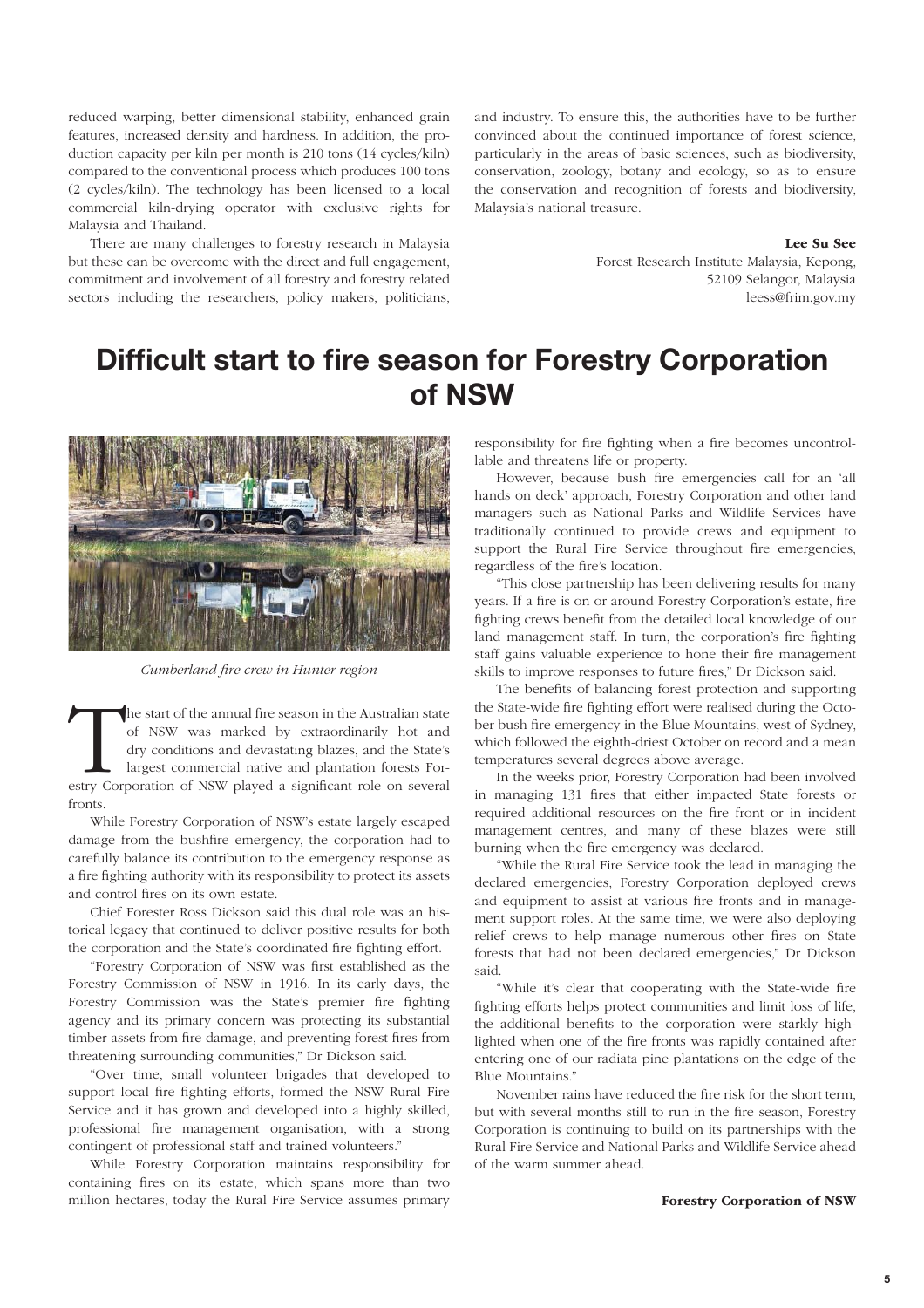### **The International Conifer Conservation Programme**



Monkey puzzle forest, Chile Photo: Martin Gardner

The International Conifer Conservation Programme was established at the Royal Botanic Garden Edinburgh in 1991 to help conserve threatened conifers around the world by integrating in-situ and ex-situ conservation.<br>Since th established at the Royal Botanic Garden Edinburgh in 1991 to help conserve threatened conifers around the world by integrating in-situ and ex-situ conservation. ated species through a programme of research, education and cultivation.

This work has included establishing a network of over 200 'safe-sites' – properties in the UK and Ireland which participate in planting programmes to conserve, ex-situ, a genetic resource of known wild origin. The International Conifer Conservation Programme (ICCP) now monitors over 12,000 living plants across this network of forests and gardens.

Globally, about a third of the world's c.615 conifer species are threatened in their natural habitats. This means that based on a World Conservation Union (IUCN) assessment they are recorded as Critically Endangered, Endangered, or Vulnerable. Many more conifer species are classed as 'near-threatened' meaning they are very close to qualifying for one of the three threatened categories.

This decline in the world's conifers is a significant cause for concern: conifers account for over one third of the world's forest cover, partly thanks to the vast expanse of boreal forest in the northern hemisphere.

Elsewhere, conifers are often keystone species in the ecosystems in which they occur, supporting a wealth of other biodiversity. These forests also play an important role in helping to stabilise local and global climates through their role in carbon sequestration and regulating the water cycle.

As if all that wasn't enough, conifers have proved to be an incredibly important group of plants to humans. They account for the majority of the world's timber supply, and have yielded Taxol, one of the most potent anti-cancer compounds ever found in nature.

On local levels, conifers are often an important source of firewood and their seeds are sometimes eaten, for example 'pine nuts' and monkey puzzle seeds.

This local use of conifers has sometimes led, though, to species becoming threatened as such activities become unsustainable.

Threats to conifers are many and varied. Unsustainable logging is one of the greatest threats and this has led to many species around the world becoming threatened. The Alerce (Fitzroya cupressoides) from Chile, named after Captain Fitzroy who captained HMS Beagle on Darwin's voyage of discovery, and the monkey puzzle (Araucaria araucana) have both suffered from over exploitation in the past.

Chile has been a strong focus of the ICCP's work. When the project was launched it was thought that Alerce might be an important species to focus on, although it was represented in cultivation throughout the British Isles. Working with the University of Edinburgh, genetic analysis was undertaken on samples of cultivated Alerce from collections across the UK and Ireland. It was actually found that all the plants in cultivation were the very same clone.

This result prompted a targeted programme of collecting Alerce from the remaining native populations in Chile, work which continues to this day, in order to increase the genetic base of Alerce in cultivation. Resulting plants have been distributed around appropriate sites in the network of safe-sites, adding significant scientific and conservation value to these collections, which act as a sort of living gene-bank – a resource for future forest restoration projects in Chile.

A common question of ICCP is why not just store seed in seed banks? Banking seed is an important weapon in the conservation armoury, but doing this alone doesn't afford an opportunity to learn how to grow these plants.



Young Cilician fir in the nursery at the Royal Botanic Garden Edinburgh Photo: Tom Christian

Threatened conifers, and threatened plants in general, are often difficult to propagate or establish, and by propagating these threatened species in the nurseries at the Royal Botanic Garden Edinburgh (RBGE) and distributing them around the safe-site network, ICCP has the opportunity to tap into the extraordinary horticultural knowledge and heritage that exists in the UK and Ireland, to ensure that the all important knowledge of 'how' is documented as part of the process.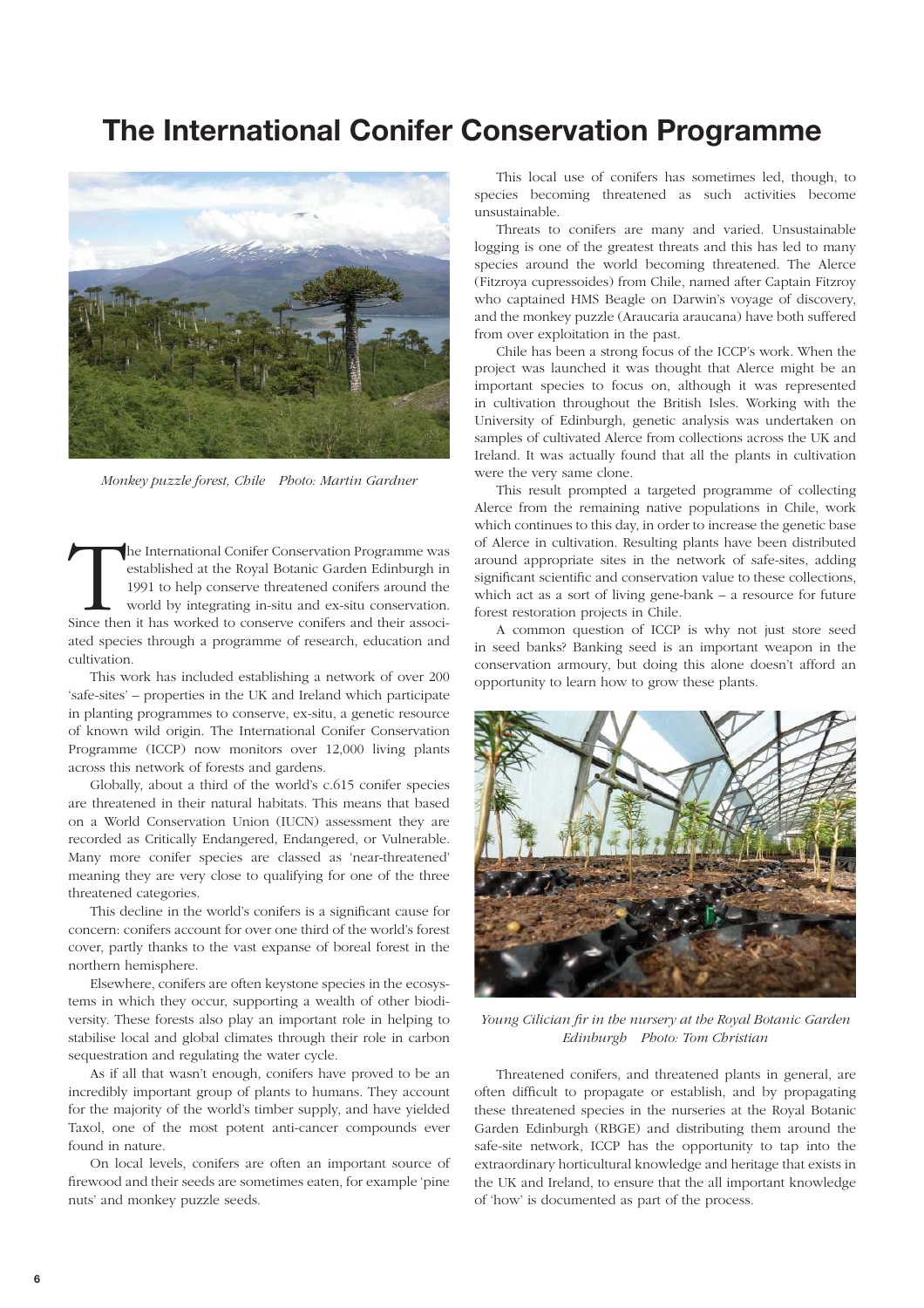In 2006 the RBGE and ICCP published a book on the threatened plants of central and south Chile, detailing their distribution, conservation issues, and protocols for their cultivation. This book, published in English and Spanish editions, reflects the valuable knowledge gleaned from the approach ICCP has taken to the ex-situ conservation element of its work, and provides an important resource to conservationists in Chile.

Knowledge sharing and capacity building is an important component of in-situ conservation. A Darwin-Initiative funded project in Vietnam in the late 1990s led to the collaborative publication of the very first checklist and conservation assessment of the country's conifers, and resulted in the introduction of a new species to cultivation in 2002. In neighbouring Lao, regional work on the conifers of SE Asia led to the first formal training in plant taxonomy to be delivered in the country, based on the MSc in the biodiversity and taxonomy of plants which is run at the RBGE.

This internationally renowned course has provided an opportunity to develop links between the RBGE and countries where ICCP has worked. An endowment left to the ICCP specifi cally to help train taxonomists and conservationists from Chile has afforded many Chilean students the opportunity to travel to Edinburgh to study for an MSc, with some going on to achieve PhDs and making significant contributions to the understanding of Chile's flora.

More recent activities have seen the ICCP develop a new web-based resource on the threatened conifers of the world http://threatenedconifers.rbge.org.uk/ This is based on the research into the conservation status of threatened conifers undertaken by the ICCP and collaborators around the world since 1991.

Being web-based, this information can easily be updated as our knowledge of these conifers increases, which reflects the often very fluid situation they are facing in the wild.

Elsewhere, new collaborations with botanic gardens in the SE USA have made it possible to establish ex-situ conservation collections of tropical and sub-tropical species it is simply not possible to cultivate outdoors in the UK and Ireland.



Destruction caused by open-cast mining in New Caledonia Photo: Martin Gardner

This has provided a home for materials collected on research trips to the island of New Caledonia, which is one of the world's hotspots of conifer diversity. 13 species of monkey puzzles (Araucaria spp.) are endemic to the island. They are highly threatened though due to open-cast mining, and RBGE has been actively researching the diversity of this group for many years.

The New Caledonia monkey puzzles, along with various other tropical and sub-tropical conifers including members of the Cupressaceae and Podocarpaceae families, have now been established in ex-situ conservation collections through the new collaborative project with Atlanta and Montgomery Botanic Gardens.

Closer to home, a new project in Perthshire, Scotland, promises to make a significant contribution to ICCP's ex-situ conservation efforts. The iCONic project www.iconictrees.org is a collaborative project between ICCP and the Perthshire Big Tree Country initiative. It aims to establish 10,000 trees of known wild origin in conservation collections throughout Perthshire in the next 10 years, and so far has participated in collecting expeditions to Bosnia, Lebanon, Chile and Japan.



Collecting Serbian spruce in Bosnia Photo: Tom Christian

The Japan trip in particular was an important opportunity to renew our knowledge of the various threatened conifer species which occur there. Observations from the trip, together with the input of Japanese collaborators, will lead to updated, more accurate listings for these species on the threatened conifers of the world webpage and the IUCN redlist.

Future priorities for the ICCP include fieldwork to regions including the Caribbean and central America, the Pacific Islands and northern south America. Our current knowledge and understanding of the conifers native to these regions is relatively poor and field-based research is urgently needed to address this.

#### Tom Christian

Project Officer – National Tree Collections of Scotland and the iCONic Project Royal Botanic Garden Edinburgh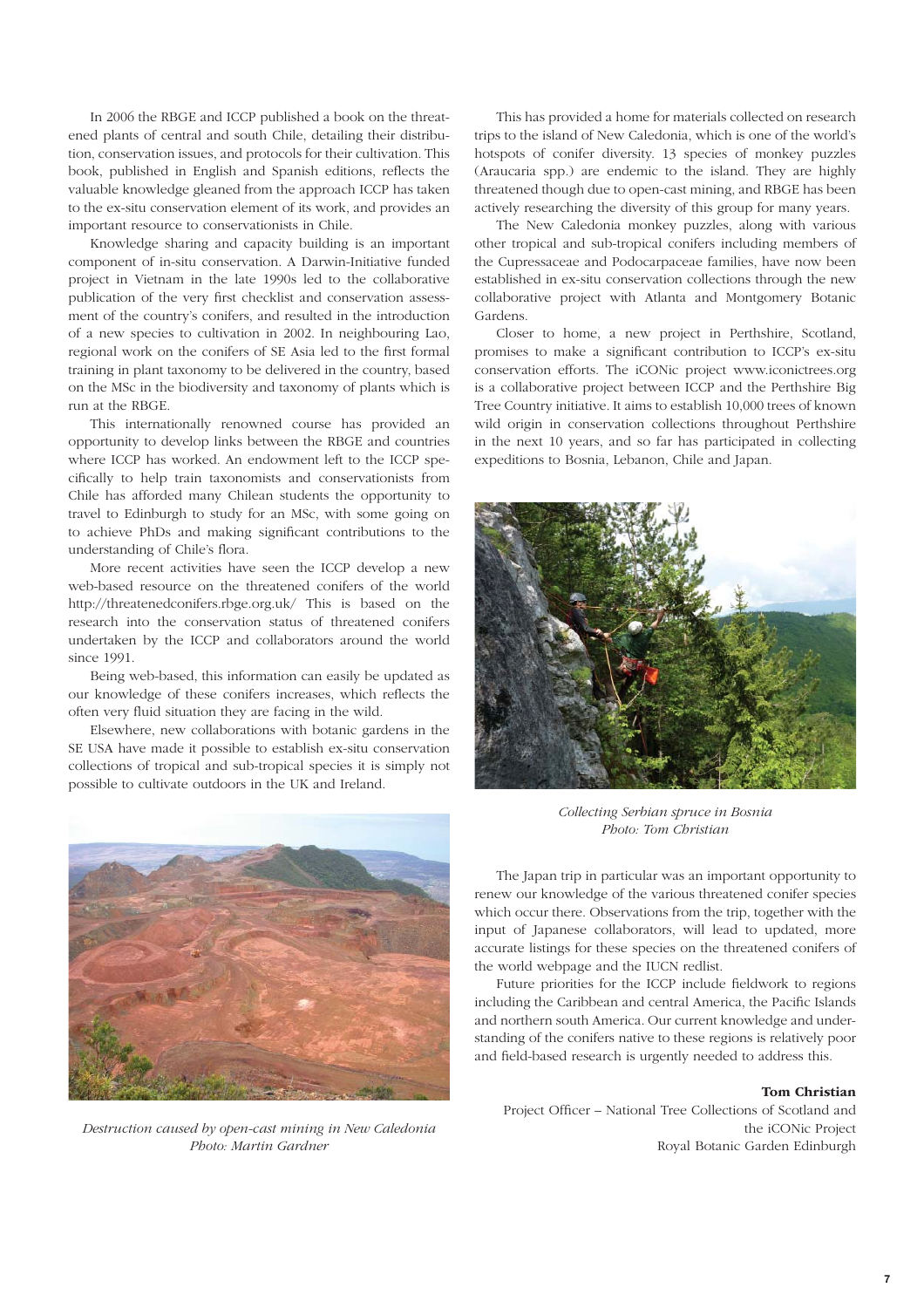### **How do you define smallholder benefits from commercial plantations on community land?**

ike many donors supporting forestry projects in developing countries, the Australian Centre for International Agricultural Research (ACIAR) looks to find ways to enhance the benefits to communities and smallholders that co ike many donors supporting forestry projects in developing countries, the Australian Centre for International Agricultural Research (ACIAR) looks to find ways to enhance the benefits to communities and smallholders situations this involves helping farmers or communities to improve the growth of their trees or plantations or to find ways of enhancing their income from various timber and non-timber forest products. Recently on a visit to West Kalimantan in Indonesia, I came across a different system of community forestry that is clearly providing significant benefits to the local communities but which is quite different from the more traditional concepts of providing benefits from commercial forestry.

ACIAR's forestry project FST/2009/051 is researching ways to increase productivity and profitability of smallholder plantations in Indonesia, particularly in South Sumatra, Riau and West Kalimantan where large-scale plantations of Eucalyptus pellita and Acacia mangium are being grown on short rotations for pulpwood. Under the Indonesian Government's policy much of the future expansion of plantations is to occur on land allocated to communities under one of four different models for implementing Community-Based Commercial Forestry. So it is important that we understand how best to ensure that benefits from forestry can be optimised and how the farmers want to interact with the forestry companies. Under the system operating in West Kalimantan, smallholder farmers receive a range of benefits from allowing a large Indonesian forestry company to implement plantation forestry on their community land.



ACIAR Project leader Daniel Mendham and Indonesian researcher Dwiko Permadi in 3 year old stand of Eucalyptus pellita

In the traditional community forestry model, we support the development of practical systems where the farmers can grow and manage the trees on their land and then sell them to the companies. In the system that operates in West Kalimantan, the farmers lease areas of community land to the companies and receive royalties based on the plantation yields (which relate to

management and productivity) when the trees are harvested. But most importantly they receive other benefits from the company, which from the farmer's perspective are more important than the royalties from timber production and which result in substantially higher livelihoods and other benefits than would just arise from direct involvement in plantation forestry.

At Peta Sebaran Tamanan HTI in the Sintang district, Finnantara (a subsidiary of Sinarmas Forestry) has a 45 year lease for plantation forestry from the Indonesian Government. However, the company had to negotiate access to land from 73 village communities as all of the plantations occur on community owned land. The company has been working in this area since 1995 and some plantations are now in their third rotation, although some others in relatively remote locations are now well beyond their intended harvest time due to poor road access.



Dayak women working in Sinarmas forestry nursery with Acacia seedlings and Eucalyptus cuttings

Under this model of Community Based Commercial Forestry, the company covers all the costs of establishing and managing the plantation on the community land and then pays the community members a royalty for the timber harvested (currently IDR15,000/m3 ) after 7–9 years. The company allows the farmers to plant 7.5% of the area with rubber and provides them with improved quality rubber clones. The company has also assisted the farmers to plant rice on appropriate sites and provides a road network, where previously the only access was via the river.

In one community we visited (Tangang Batas sub village of Sumundai village – which is 80% Dayak and 20% Malay ethnic groups), each of the 102 households now has 3–4 hectares of rubber that they manage, from which they can harvest 60–80kg/ha/month of rubber latex which is sold to middle men for around US\$1/kg. Since 2003, this community has also earned IDR 1 billion in royalties from the timber harvested from the 1200 hectares of community plantations. Some of the royalties have been used to install electricity infrastructure and other community development needs and the balance is paid to individual households. While the company offers opportunities for the villagers to gain employment in plantation forestry activities, most farmers would prefer to grow rubber because they can make significantly better returns from this use of their labour. The community leaders also commented on the benefits that have come to the village from the company's roads that provide access to the regional city of Sintang. Prior to the company's operations, the only access the villagers had to Sintang was by river or a very difficult walk through the tropical forest.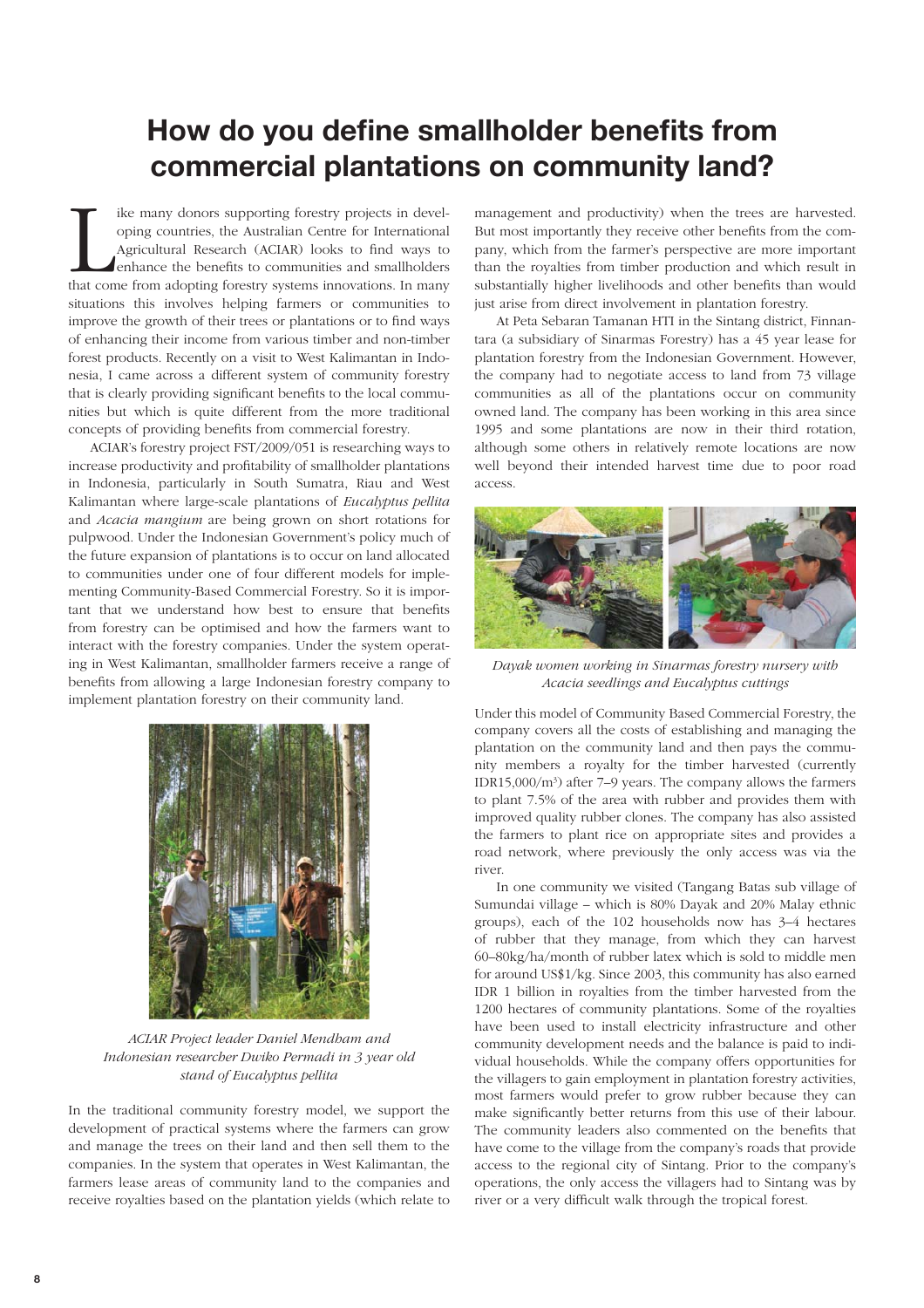

ACIAR Project staff meeting village leaders in Tanjung Batas, West Kalimantan

At Sijambu sub village of Nangasigarak village, there are 107 households that are involved in plantation forestry. This community has 750 hectares of plantation established both through leasing of community land and leasing private land to the company. The company has been providing rubber clones, infrastructure and has established a credit fund that the villagers can access. Members of the community told us that from 5 hectares of rubber, they can produce 500 kg of latex per month working for 20 days. While the farmers are offered work in maintaining the plantations, the wage rate for plantation work has not changed since 1997 and farmers can make more money each day harvesting rubber. Many of the farmers use the income from rubber to send their children to universities in other parts of Indonesia. The villagers told us that they are concerned about the declining productivity in the plantations in the second rotation (which they perceive to be related to lower management of the plantation, especially control of competing vegetation) and therefore they are supportive of research being conducted on how to maintain plantation productivity.

At another village, Ratu Damai, we met farmer Pak Sumardin, who with the company's assistance began planting rubber in 1996. He now has 11 hectares of good quality rubber plantation, from which he is harvesting 1.5–2.0 tonnes of latex per



Sijambu village in West Kalimantan and ACIAR Project staff meeting with community leaders

month, which generates his family an income of about IDR 11–12 million each month (approx US\$1,000/month). He has four children at university, has adopted some other children to help with the rubber harvest, and has now established another 10 hectares of young rubber plantation. He indicated that for him the greatest benefit from community forestry was the ability to establish and expand his own livelihood through harvesting and selling rubber.

#### Conclusion

This form of Community Based Commercial Forestry practiced in West Kalimantan clearly provides the members of various communities with a wide range of benefits, including income from timber harvesting royalties, livelihoods from their own rubber plantations, opportunities for paid employment, the provision of road and electricity infrastructure and the establishment of credit facilities. Most importantly, the farmers have choice in the nature of the benefits they receive and by having the support to develop and expand their rubber enterprises they are clearly better off than if all the benefits provided related to traditional commercial forestry enterprises.

Tony Bartlett

 ACIAR Forestry Research Program Manager, Canberra Australia



## **Meeting local and global challenges in forestry: XIV World Forestry Congress in Durban, South Africa, September 2015**

The 2015 World Forestry Congress will be an excellent opportunity for all the world's foresters, stakeholder and decision-makers to engage in sharing the latest forest knowledge and exchange views and thereby further stren opportunity for all the world's foresters, stakeholder and decision-makers to engage in sharing the latest forest knowledge and exchange views and thereby development from local to national and international levels. It is hoped that the Congress will increase the visibility of the work of the FAO member countries and other partners on forestry – worldwide. The FAO Forestry Department is playing a catalytic role, strengthening its cross-sectoral partnerships and championing the role of forests and trees in a sustainable future that is free from hunger.

This Congress is unique  $-$  it is the first World Forestry Congress in the continent of Africa. It will be hosted by the Government of the Republic of South Africa in Durban from 7 to 11 September 2015. The Department of Agriculture, Forestry and Fisheries (DAFF) serves as the focal point for the preparations at the national level. This will give the Congress a unique opportunity to highlight the role of forests, trees outside forests, rangelands and wildlife in the African continent, in the Southern African region and of course in South Africa. The Food and Agriculture Organization of the United nations (FAO) provides technical and administrative support. The Congresses have been held under the auspices of FAO since the establishment of the Organization in 1945.

Further details about the World Forestry Congress, including registration and when to submit abstracts will be published on the FAO website in March.

#### Tiina Vahanen

Associate Secretary-General of the XIV World Forestry Congress at the Forestry Department of the Food and Agriculture Organization of the United Nations (FAO), Rome, Italy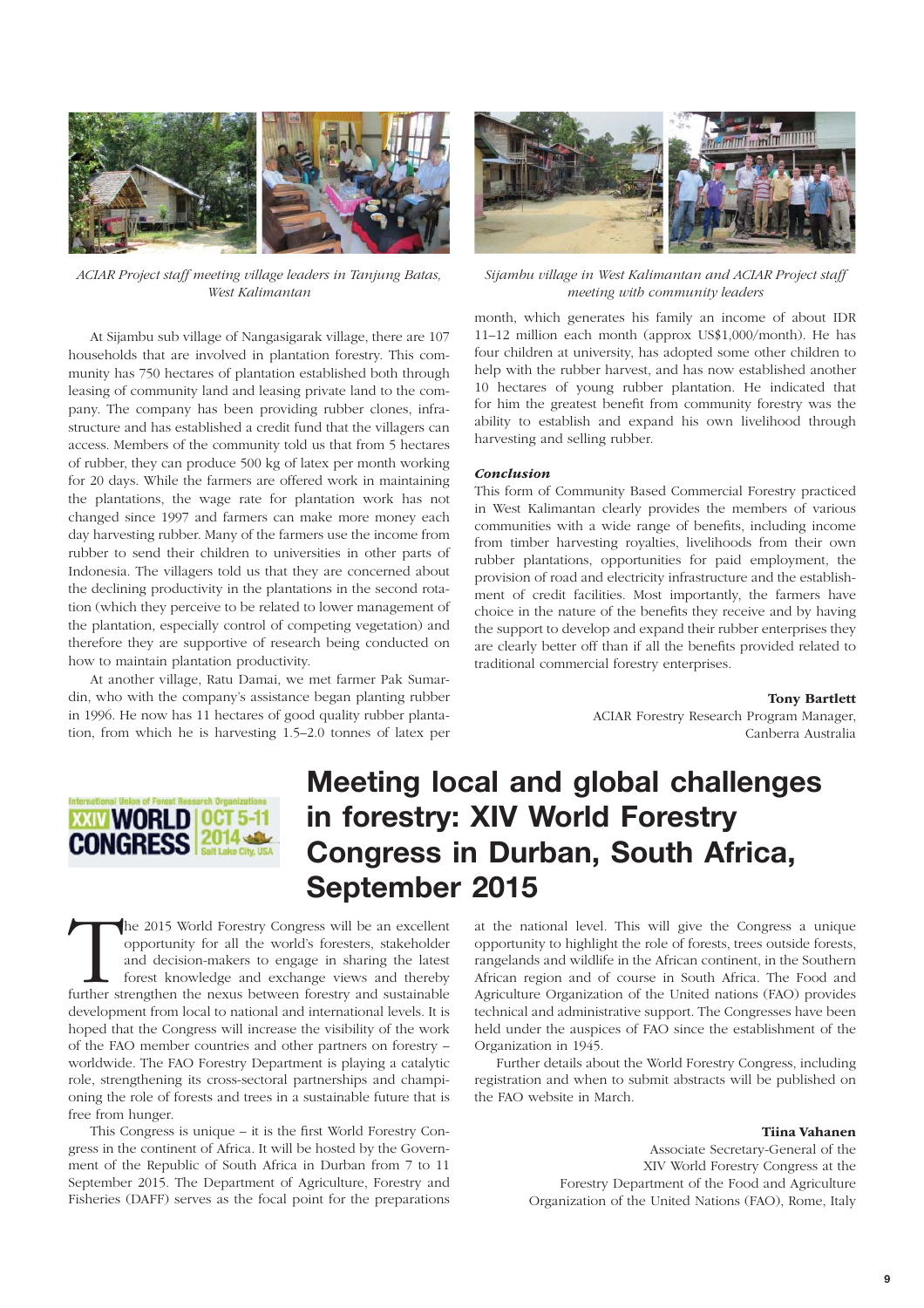### **How Prepared is the UK to combat current and future threats to forests?**

Wo years ago (February 2012) a consignment of ash trees sent from a nursery in the Netherlands were confirmed to be infected by the fungus causing ash dieback, *Chalara fraxinea* was found in a nursery in Buckinghamshire. trees sent from a nursery in the Netherlands were confirmed to be infected by the fungus causing ash dieback, Chalara fraxinea was found in a nursery in scientists from the Food & Environment Research Agency (FERA) to be present in the woodland sites within the natural environment. The story was quickly picked up by the national press and other media. Stories about the severity of the disease and our inability to control it spread proliferated very quickly, and the UK government quickly set up the Tree Health and Plant Biosecurity Expert Taskforce in November 2012 of which I became a member, https://www.gov.uk/government/uploads/system/ uploads/attachment\_data/file/200428/tree-taskforce-tor.pdf. The Taskforce was an independent, multi-disciplinary group of scientists and social scientists drawn from the academic community. Our remit was to "provide advice on the current threats to tree health and plant biosecurity in the UK and make recommendations about how those threats could be mitigated". What surprised and puzzled us was the interest and emotional responses that ash dieback generated amongst the general public. Some years previously another one of our iconic tree species, oak, was under threat by another fungal disease, the so called Sudden Oak Death, Phytopthora ramorum, which despite its potential threat to cause landscape level changes comparable to those caused by Dutch Elm Disease resulted in far less press and public attention. It is possible that the *Chalara* outbreak, now country-wide (Figure 1) was the final straw that broke the camel's back as people had become sensitised to forestry due to what seemed to be a constant stream of stories of threats, both man-made, such as the proposed sell-off of parts of the Forestry Commission's estate by the UK government in and natural, such as Sudden Oak Death and other pests and diseases.

The Tree Health Taskforce did not just consider ash dieback; we reviewed the whole range of threats, both current and future and highlighted a number of areas that we felt had contributed to the problems and made recommendations as to how these could be rectified. In essence, how could we stop yet another ash dieback scenario occurring. Our report was published in May 2013 https://www.gov.uk/government/publications/treehealth-and-plant-biosecurity-expert-taskforce-final-report. One of our major findings was that the UK as a whole lacked, or would shortly lack, enough trained personnel able to recognise and respond to threats to our forests and woodlands from native and alien pests and diseases. One of the more immediate outcomes of our report was the commissioning of research to determine how serious the situation actually was.

The results of this research were published by Defra on February 5 TH0115 Strategic Analysis of Capability and Capacity to undertake Tree Health Research and Evidence Activity in the UK. The report highlighted research and evidence themes identified by key policy stakeholders and forest researchers from the university sector, research institutes and forest industry.



Figure 1 Current distribution of ash dieback in the United Kingdom and Northern Ireland (source Forestry Commission, http://www.forestry.gov.uk/chalara)

Ten themes were identified - Horizon scanning, Pathways and trade, Pest and pathogen biology and epidemiology, Detection and surveillance, Ecological patterns, Control and Management, Adaptation and resilience in forests and forestry, Governance and contingency planning, Economic evaluation and analysis and finally Public engagement, communication and citizen science.

Three of the themes - Pest and pathogen biology and epidemiology, Control and management and Adaptation and resilience in forests and forestry, were identified as areas where existing research providers lack current capability and/or capacity in one or more types of expertise.

The report further highlighted that there are serious skills shortages in the UK in mycology, plant pathology and entomology, especially in relation to forest health. For example, in the university sector there are only two forest entomologists and one forest pathologist. When these key personnel retire who is going to be able to train the next generation of entomologists able to recognise and respond to invasive pests such as the Asian longhorn beetle (Figure 2)?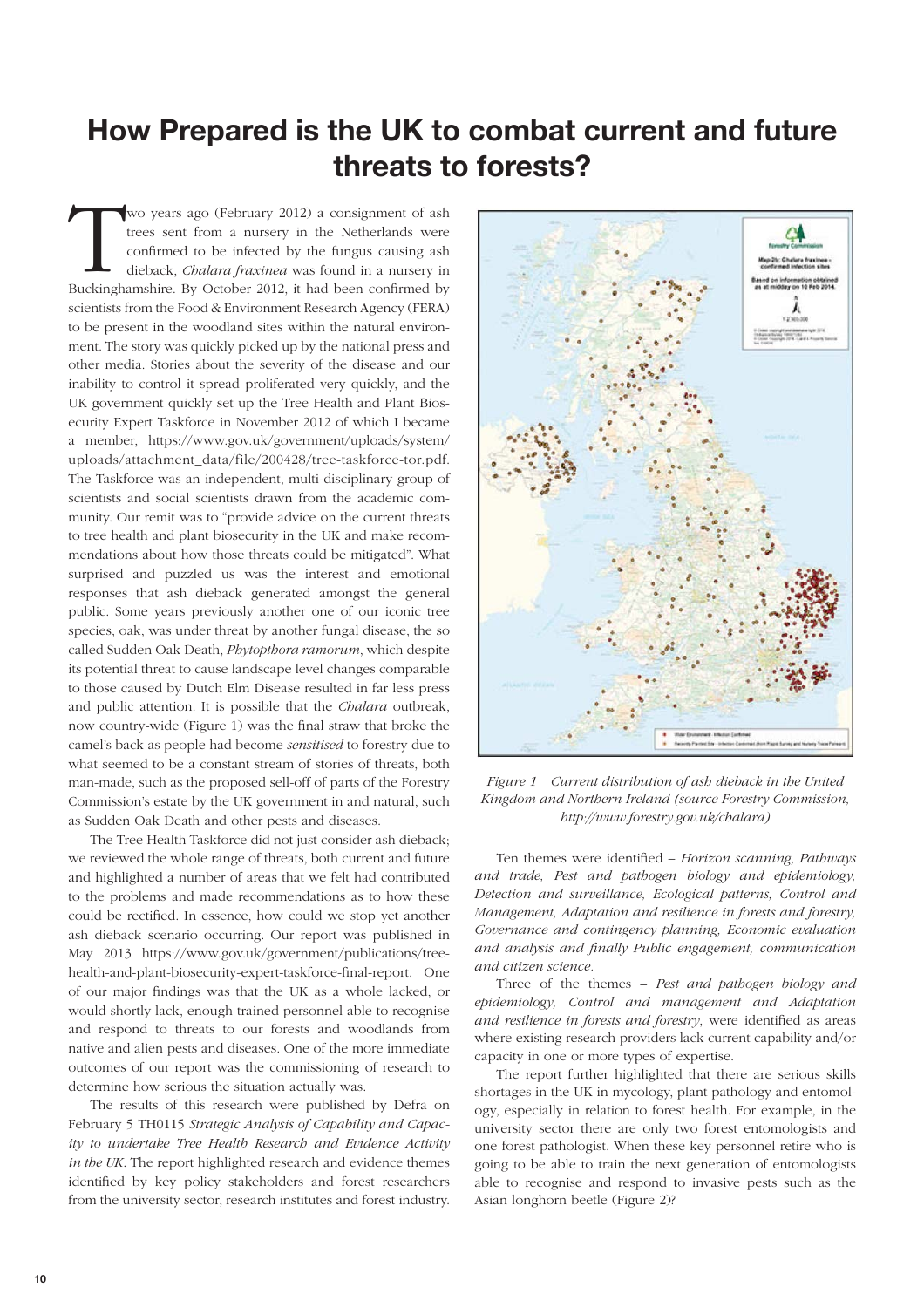

Figure 2 Asian long-horned beetle, Anaplophora glabripennis (http://www.ars.usda.gov/is/graphics/photos/feb98/beetle.jpg)

The report highlighted the widespread concerns about the lack of undergraduate and even more critically, the lack of MSc and PhD opportunities in forestry and tree health in particular.

Much of this has been a result of universities replacing specialist niche degrees with more broadly-based subjects perceived to be more attractive to students, and not replacing staff with whole organism forest-health related skills when they retired, even when suitable candidates were available with a consequent loss in those specific skills pertaining to forest health. A key recommendation of the report is that funding needs to be put in place to support postgraduate level teaching and training support. This is to ensure a new generation of individuals capable of working in the area of tree health, assisting a smoother and more efficient transition from broad-based undergraduate biology degrees to PhD level research.

Another recommendation from the report is that a virtual Centre for Tree health Science should be created. This would be created by linking together those organisations currently active in the field and with appropriate training provision available.

Although research funding specifically targeting tree health has now been set aside and more is promised, it is to be hoped that the committees who decide on where the funding actually goes, take note of the findings of the reports discussed above and fund appropriate whole organism field-based research rather than continue to mainly fund molecular laboratory-based studies.

At Harper Adams University we are ideally placed to respond to the issues raised in the report. We run the only UKbased MSc degrees in Entomology, and are planning to launch exciting new developments in Plant Pathology and Nematology from September 2014. We also run a forestry-related MSc course in Conservation & Forest Protection and we are also planning to launch an MSc in Forestry Management from September 2014.

In addition, our undergraduate degrees in Countryside and Environmental Management and Wildlife Conservation and Natural Resource Management, both have significant woodland and forest-related elements. A number of recent key appointments and the recently launched multidisciplinary Centre for Integrated Pest Management (CIPM) mean that we at Harper Adams University are also in an excellent position to undertake research in this area.

#### Professor Simon R Leather

Professor of Entomology, Department of Crop and Environment Sciences, Harper Adams University Edgmond Newport Shropshire UK

### **News from Guyana**

The Guyana Forestry Commission (GFC) has a legal obligation to lay annual reports and audited accounts in the National Assembly (parliament). For many years, possibly decades, the GFC has failed to comply but in early Nove obligation to lay annual reports and audited accounts in the National Assembly (parliament). For many years, possibly decades, the GFC has failed to comply but for 2005–2012 were among 41 reports from government corporations and agencies at last laid in the National Assembly. Professional accountants were appalled at the poor quality of the summary accounts and the formulaic checks by the Auditor General<sup>1</sup>. The annual reports were evidently not written immediately after the close of each year, because some refer to events taking place long after the reported year.

The reports focus on process rather than performance, like most documents from the GFC, and reproduce chunks of the Forest Sector Information Reports which are carefully aggregated summaries of production and trade data. The summaries conceal, for example, the rapid trend towards commercial extinction of dark, heavy, impact-resistant tropical timbers which are favoured for furniture and flooring in China and India. Guyana exports such timbers as unprocessed logs, contrary to approved national policies. The reports say almost nothing about the increased holding of logging and exploratory concessions by Asian-owned transnational enterprises. By mid-October 2013, Asian-owned companies controlled at least 79 per cent by area of medium- and large-scale logging licences and 75 per cent by area of exploratory permits.

It is the responsibility of the National Assembly to scrutinise the performance of the Ministries and their government agencies. The Assembly is just overwhelmed by this flood of 41 reports issued at one time. The Sectoral (= Select) Committee on Natural Resources has no supporting technical staff or secretariat but should deal with the also-delayed reports from the Guyana Geology and Mines Commission, the Guyana Lands and Surveys Commission and the Environmental Protection Agency. A partial commentary on only the eight GFC reports was prepared for the National Assembly. Problems common to the eight reports were treated in a series of five articles published

 $<sup>1</sup>$  [see http://www.chrisram.net/?p=1456</sup>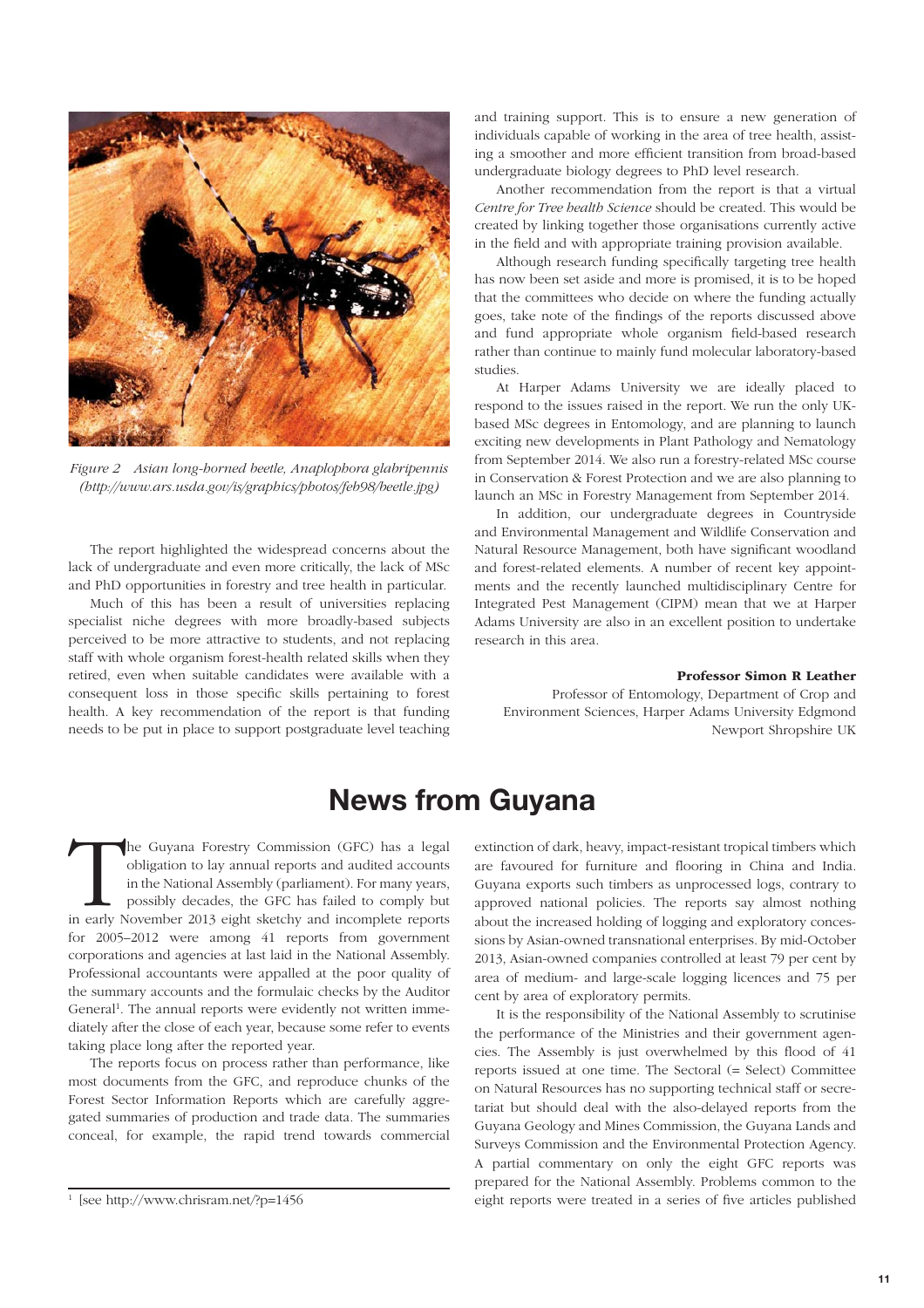by the independent newspaper Stabroek News in January 2014<sup>2</sup>. The newspaper took up the questions surrounding two large concessions issued to a High Street coffee retailer based in India (Café Coffee Day) which had no known prior experience of tropical forest logging<sup>3</sup>. The Ministry of Natural Resources and the Environment and the GFC have yet to provide a technical reply.

This should be surprising because the Ministry and GFC are involved in international processes which place emphasis on better governance, improved public consultation and greater transparency. However, the GFC annual reports each year mention a high rate of staff turnover. Although the GFC runs training courses every year, it is not clear that these courses are geared to addressing the high turnover. Also, the many allegations of selective implementation of law and regulations and administrative procedures and of the prevalence of corruption are not particular to the GFC but are made across the whole spread and up to the apex of government. Each one of the international processes – such as the EU-FLEGT voluntary partnership agreement, the Extractive Industries Transparency Initiative, and the Forest Carbon Partnership Facility's REDD Readiness Preparation coordinated by the World Bank – have requirements for public consultations which just do not fit with the traditional secretive command-and-control approach of the ruling Peoples Progressive Party.

2 [http://www.stabroeknews.com/2014/features/01/22/nationalassembly-hold-public-hearings-guyana-forestry-commission/ http://www.stabroeknews.com/2014/features/01/23/nationalassembly-hold-public-hearings-guyana-forestry-commission-2/ http://www.stabroeknews.com/2014/features/01/24/nationalassembly-hold-public-hearings-guyana-forestry-commission-3/ http://www.stabroeknews.com/2014/features/01/30/nationalassembly-hold-public-hearings-guyana-forestry-commission-4/ http://www.stabroeknews.com/2014/news/stories/01/31/ national-assembly-hold-public-hearings-guyana-forestrycommission-5/

3 [http://www.stabroeknews.com/2014/news/stories/02/02/ evidence-national-policy-followed-vaitarna-forest-licence-issueexperts-say/

It is not a question of money – even the abbreviated accounts show that the GFC has a huge cash float each year and has been transferring surplus into a Cabinet-controlled slush fund instead of the Consolidated Fund which is mandated by law. In addition, there are over US\$ 60 million unspent in a trust fund administered by the World Bank for the Norway-Guyana MoU (November 2009) for which the Government of Guyana is not writing project proposals.

What the GFC and its associated international consultants in Winrock International and Wageningen University have focused on is MRV – monitoring, reporting and verification of areas and changes in areas of forest and non-forest, as surrogates for stocks and flows of sequestered forest carbon. It is unclear why such effort is being placed on forest carbon, when the reference level agreed by Norway and Guyana for annual deforestation has been set so high that there is little incentive to implement long-standing environmental regulations for forestry and mining to reduce casual loss and degradation. Moreover, the past President repeatedly assured gold miners and large-scale loggers that it would be 'business-as-usual' with no restrictions 'unless international monitors so required'; nothing about the obligation to comply with the laws or regulations.

It is small comfort that these problems are not peculiar to the forest sector. The entire government is in disarray, with the US Government concerned about the laundering of profits from drug smuggling and gun running in Guyana and the Guyana Government unwilling to take action about its dubious business colleagues. A one-seat margin places the combined Opposition parties in the National Assembly ahead of the Peoples Progressive Party which has been in executive power for 21 years and is not accustomed to being challenged in any respect. A technically inept judiciary means that constitutional crises are ever looming. And rising sea levels are increasingly threatening the empoldered coastal plain which lies below sea level, and where 90 per cent of the population lives on 5 per cent of the land; and the drainage system is a shambles. Not a happy country just now.

> Janette Bulkan CFA Governing Council

### **New developments in the conversion of woody**  fibre to fuel

The subject of the potential processes for the conversion of woody fibre to fuel was discussed in 2008 in *Biofuels from dedicated tropical plantation forests: it is time for detailed studies of the lignofuels options* by sion of woody fibre to fuel was discussed in 2008 in Biofuels from dedicated tropical plantation forests: it is time for detailed studies of the lignofuels options by Gabus and Hawthorne (International Forestry Review, 10 (4) 563–572). Woody material, especially wood waste, as a source of renewable energy has been topical for some time, with frequent new developments occurring in the conversion process. Recently, an article in the June edition of The Garden, the journal of the UK Royal Horticultural Society entitled Huge possibilities from a giant grass (James Wong) described the potential of Miscanthus grass as a source of renewable biomass energy. With its frothy plumes of flowers and lofty habit, Miscanthus has

usually been known as a garden plant established as a backdrop in garden displays. But now a new sterile hybrid of two eastern Asian species, *M.* x *giganteus* can grow up to  $3\frac{1}{2}$  m yearly – even under UK conditions. Its sterile nature means that this hybrid cannot become an invasive species and it can grow on marginal land not suited to food production.

The leaves of the grass can be fermented for ethanol, and it is already being used in its untransformed state, mixed with coal, in conventional power stations, while the UK government has plans to fuel one in eight power stations with this new crop over the next twenty years.

Miscanthus is being used now, but developments with enzymes derived from wood-eating "gribble" – the tiny insects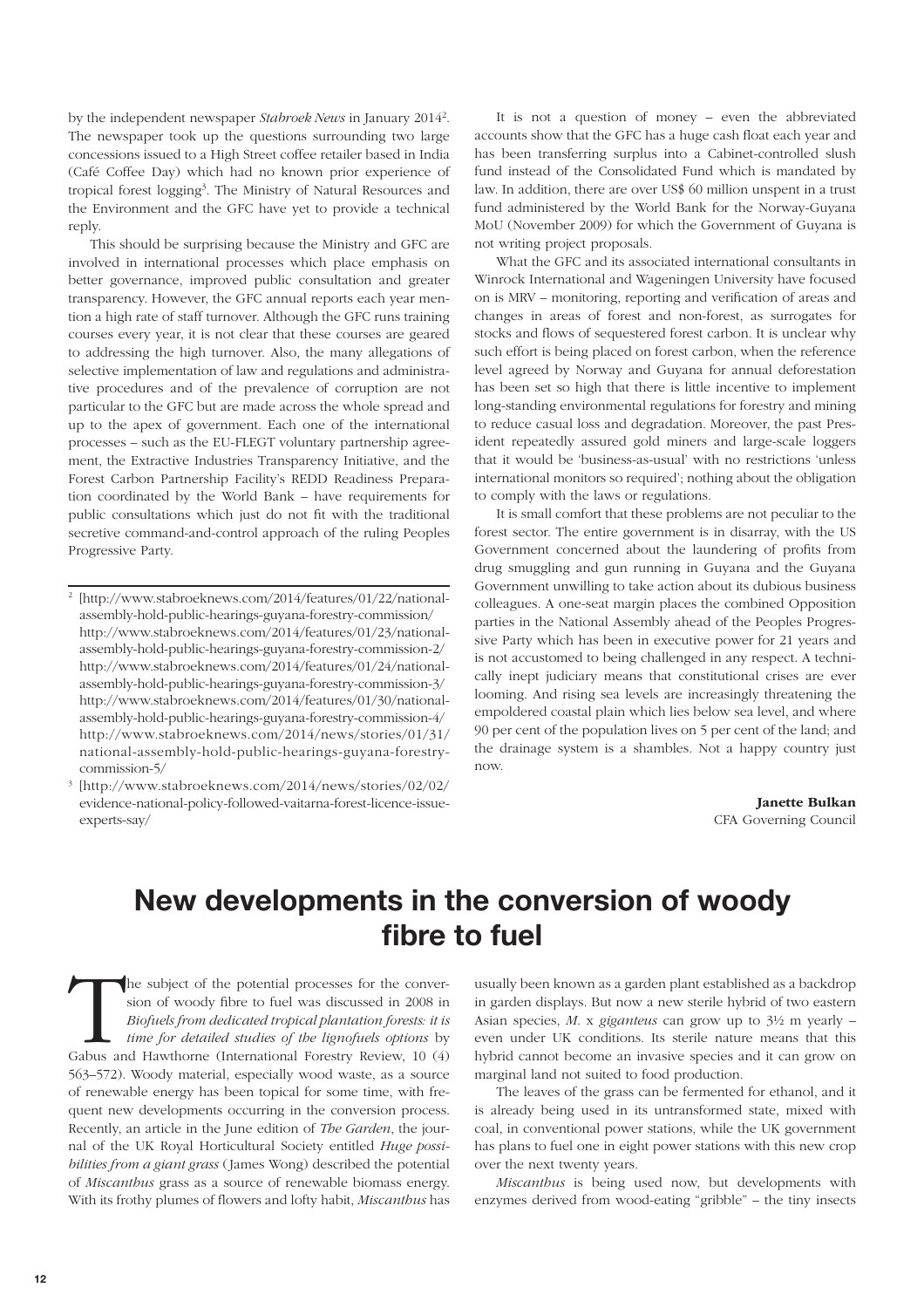called Limnoria which attack the wooden piling of piers – offer an even more exciting possibility for the future. Currently, to create liquid fuel from woody biomass the polysaccharides which make up most of these materials have to first be broken down to simple sugars, which are then fermented to produce ethanol, currently a prohibitively expensive process. But as reported in Tree Frog: daily forestry news alert on 4<sup>th</sup> June (see info@treefrogcreative.ca) researchers from the Universities of York and Plymouth in the UK, and the National Renewable Energy Laboratory in the USA have determined the structure of key enzymes used by gribble to digest wood, with a view to developing an industrial process to synthesise them. Similar enzymes, called cellulases which convert cellulose into glucose, have been found in fungi but those from gribble are believed to be so robust that they could be used in conjunction with sea water, which would lower processing costs and their robustness would allow them to be used for longer and to be recovered and re-used. Presently the work is at the research stage, but as the chief executive of the programme said of the work so far: "This is an exciting step in realizing the potential of these important enzymes. It's a double bonus; avoiding competition for land for food production as well as utilizing unused materials from timber and agricultural industries".

It is interesting that the report on *Miscanthus* and that on the potential of enzymes derived from gribble stress that they would not compete with food crops for land – an attribute not possessed by, for example, maize or sugar cane which are presently used for the production of ethanol for renewable energy in the USA and Brazil respectively.

> Jim Ball CFA President

#### **National trees**

In January 2014 the Forestry Commission Scotland announced in a press release that the people of Scotland had chosen the Scots Pine (*Pinus sylvestris*) as the national tree of Scotland. The Forestry Commission Scotland ra n January 2014 the Forestry Commission Scotland announced in a press release that the people of Scotland had chosen the Scots Pine (Pinus sylvestris) as the national tree of Scotland. The Forestry Commission Scotland ran people, of whom 52% chose Scots Pine as their favourite. Second was rowan (Sorbus aucuparia) with 15% and third was holly (Ilex aquifolium) with 7%.

The news led me to wonder just how many other countries have their own national tree, and I discovered from Wikipedia (see http://en.wikipedia.org/wiki/List\_of\_national\_trees) that in fact there are 77, of which 16 chose one species or another of the genus oak (Quercus), followed by olive (Olea europaea). Italy has chosen both the oak and the olive as its national trees! Most national trees have been officially adopted, but a few are unofficial

Some, like the Scots Pine, are obvious from the English name – for example the Cedar of Lebanon (Cedrus libani) is the Lebanese national tree, Brazilwood (Caesalpinia echinata) that of Brazil and Honduras Mahogany is the tree of Belize. Others are associated in peoples' minds with the country, such as the Maple (Acer) with Canada, the Monkey Puzzle (Araucaria araucana) with Chile, the banyan (Ficus benghalensis) with India, or the Coconut Palm (Cocos nucifera) with the Maldives. Yet others are a little surprising – the rhododendron, which is an introduced weed in many countries, is the national tree of Nepal!

Here is a list of the national trees of Commonwealth countries. We would be interested to know any national trees, official or unofficial, that are missing.

| Country           | National tree     |                        |
|-------------------|-------------------|------------------------|
|                   | English name      | Botanical name         |
| Antigua & Barbuda | Whitewood         | Bucida buceras         |
| Australia         | Golden wattle     | Acacia pycnantha       |
| Bahamas           | Lignum vitae      | Guaiacum sanctum       |
| Bangladesh        | Mango             | Mangifera indica       |
| Belize            | Honduras mahogany | Swietenia macrophylla  |
| Canada            | Maple             | Acer                   |
| Cyprus            | Golden Oak        | Quercus alnifolia      |
| England           | Pedunculate oak   | Quercus robur          |
| India             | Banyan            | Ficus benghalensis     |
| Jamaica           | <b>Blue Mahoe</b> | Talipariti elatum      |
| Maldives          | Coconut palm      | Cocos nucifera         |
| Malta             | Gharghar          | Tetraclinis articulate |
| Nepal             | Rhododendron      | Rhododendron           |
| New Zealand       | Silver fern       | Cyathea dealbata       |
| Pakistan          | Deodar            | Cedrus deodara         |
| Scotland          | Scots pine        | Pinus sylvestris       |
| South Africa      | Real yellowwood   | Podocarpus latifolius  |
| Sri Lanka         | Na                | Mesua ferrea           |
| Tanzania          | African Blackwood | Dalbergia melanoxylon  |
| United Kingdom    | Pedunculate oak   | Quercus robur          |
| Wales             | Sessile oak       | Quercus petraea        |

Jim Ball CFA President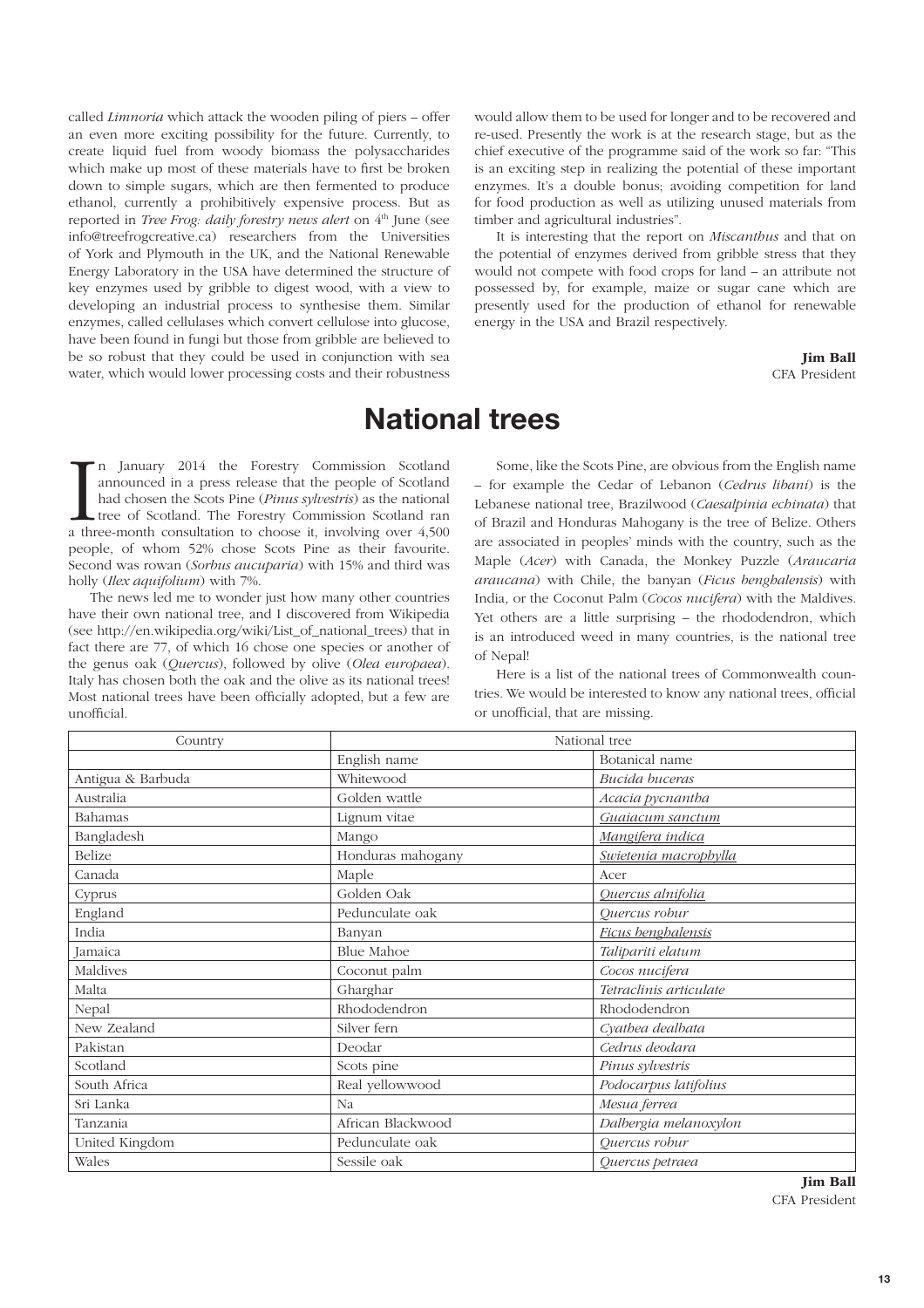# **Obituary**

## **John D. Brazier 1927-2013**



J<sub>th</sub> ohn Brazier was appointed to the Wood Anatomy section of the Forest Products Research Laboratory at Princes Risborough in 1948 and became its leader in the late sixties. Initially, he worked under the late Bernard Rendle the structure and identification of hardwoods. He was to develop this area into a speciality while working on the new tropical hardwoods that were being imported into Britain at that time, particularly within the Dipterocarpaceae. He was to become a world authority in this area which led to his election to Fellowship of the International Academy of Wood Science in 1979. His expertise was to expand to cover plywood, especially that manufactured from tropical hardwoods, and he was to make a significant contribution to the derivation of the British and later the European Plywood Standards.

He devoted a large part of his professional life to the establishment of relationships between wood structure and tree growth in both softwoods and hardwoods and published widely in this field. He was closely associated with the British Forestry Commission in their selection of softwood 'Plus Trees' for breeding purposes by contributing to the characterisation of such trees in terms of desired anatomical features that would characterise high wood quality. This outstanding work

led, firstly, to his award of the 'Silvicultural Prize' of the Society of Foresters of Great Britain and secondly the award of 'Doctor of Science' from the University of Wales, Bangor.

John, a Fellow of the British Institute of Wood Science, also made a major contribution to the education of wood science in Britain, being Chairman of the Education Committee of the Institute for many years, as well as developing a series of courses which led to Institute qualifications. He travelled widely throughout the world giving presentations at conferences, and providing specialist assistance to a large number of timber Institutes and laboratories.



He was also closely associated with the Commonwealth Forestry Association being a member since 1951 and serving with distinction as both Chairman and on its Executive Committee.

John retired from what had become the Princes Risborough Laboratory of the Building Research Establishment in 1987, was awarded the Imperial Service Order for his contribution to wood science, and continued to take a keen interest in wood science education, gardening, and long-distance walking.

John died on the 24th November after a long illness which he bore with dignity.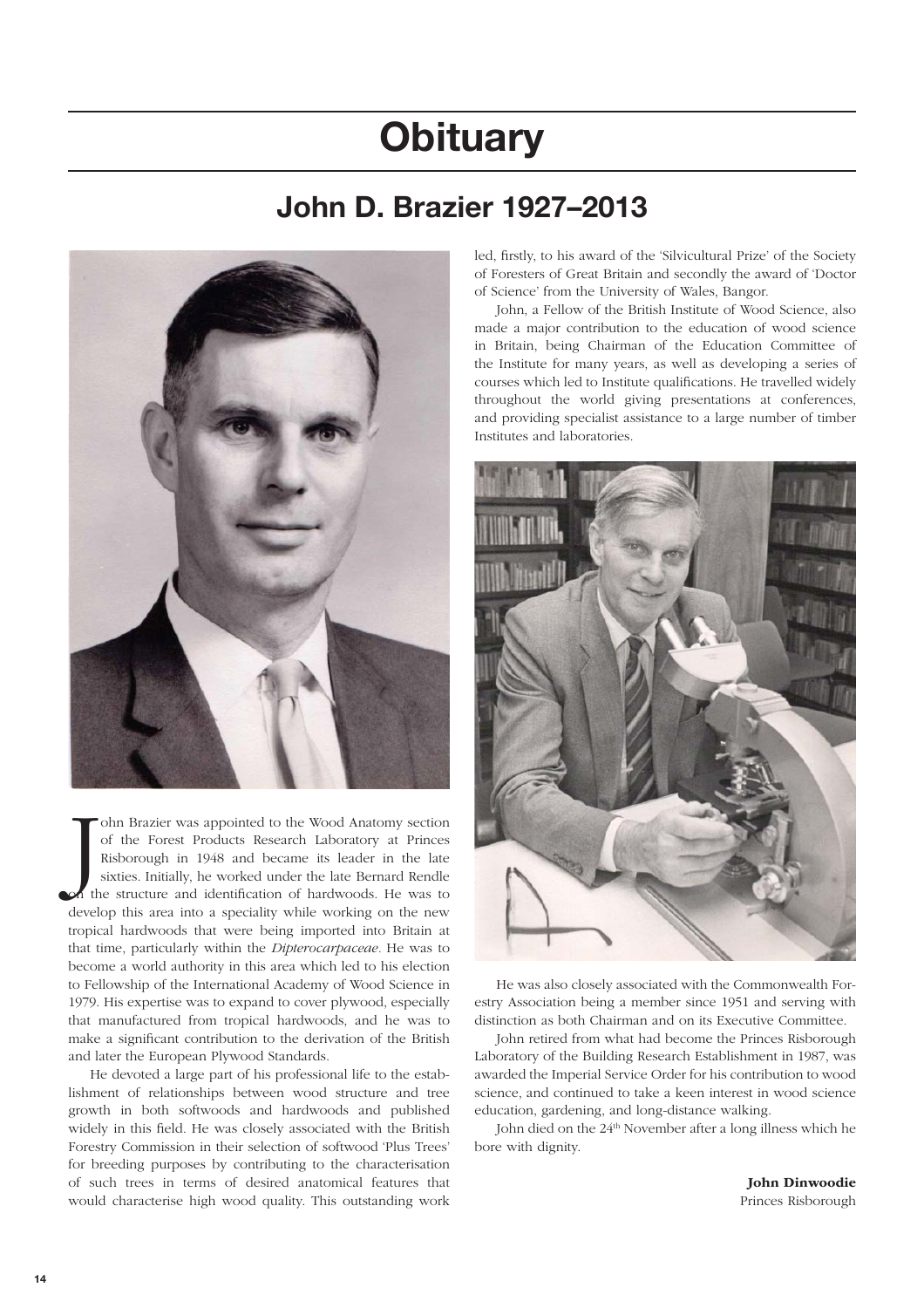# **Publications**

# **Afforestation and Reforestation Projects under the Clean Development Mechanism - A Reference Manual**

#### UNFCCC secretariat

This manual aims to assist stakeholders in developing afforestation and reforestation (A/R) projects under the clean development mechanism (CDM). It synthesizes the requirements with respect to developing afforestation and reforestation (A/R) projects under the clean development mechanism (CDM).

the project cycle, project documentation, project validation and registration, and monitoring and verification of A/R project activities. The manual is also intended to serve as a reference guide as it brings together in one place the rules and



regulations applicable to CDM A/R projects and integrates the procedural, methodological and technical aspects of those projects.

This manual is not only a reference tool, but also an accessible guide for readers who are not familiar with the rules and regulations of the CDM, and wish to learn about it. The manual is complete and therefore can also be used as resource material in training and capacity?building activities. You can access the manual at: cdm.unfccc.int/ newsroom/factsheets/index.html

#### Indian Forestry Abstracts (IFA) is a new venture of KFRI to present a comprehensive bibliography of current forestry literature published in India, along with an abstract for each citation. No such ndian Forestry Abstracts (IFA) is a new venture of KFRI to present a comprehensive bibliography of current forestry literature published in India, along abstracting service exists for Indian forestry literature, although International ones like Commonwealth Agricultural Bureau Information system (CABI), AGRIS (FAO) and AGRI-COLA (USDA) are widely consulted. With

due respect to the international abstracting services, it must be noted that they do not adequately cover Indian forestry literature. Nearly 60% of Indian forestry research is unnoticed and hence lost from world forestry

# **Indian Forestry Abstracts**



research. The purpose of IFA is to ensure that Indian publications get their due attention from the national and international academic community. A large country like India, with its unique forest types and practices need a country specific listing of research publications to make them more inclusive of Indian forestry, Indian institutions and independent researchers working in India. IFA is an endeavour to reach Indian forestry research to a wider national and international audience. Printed version of IFA can be had from Librarian, Kerala Forest Research Institute (KFRI), Peechi, 680 653, Thrissur, Kerala.

www.indianforestry.org

# **Forest Products Annual Market Review, 2012-2013**

The UNECE/FAO Forest Products Annual<br>
Market Review, 2012–2013 provides gen-<br>
eral and statistical information on forest<br>
products markets in 2012 and early 2013<br>
in the UN Economic Commission for Europe Market Review, 2012–2013 provides general and statistical information on forest products markets in 2012 and early 2013



region (Europe, North America and Eastern Europe, Caucasus and Central Asia).

The publication is available for download in PDF format from www.unece.org/fpamr2013.html.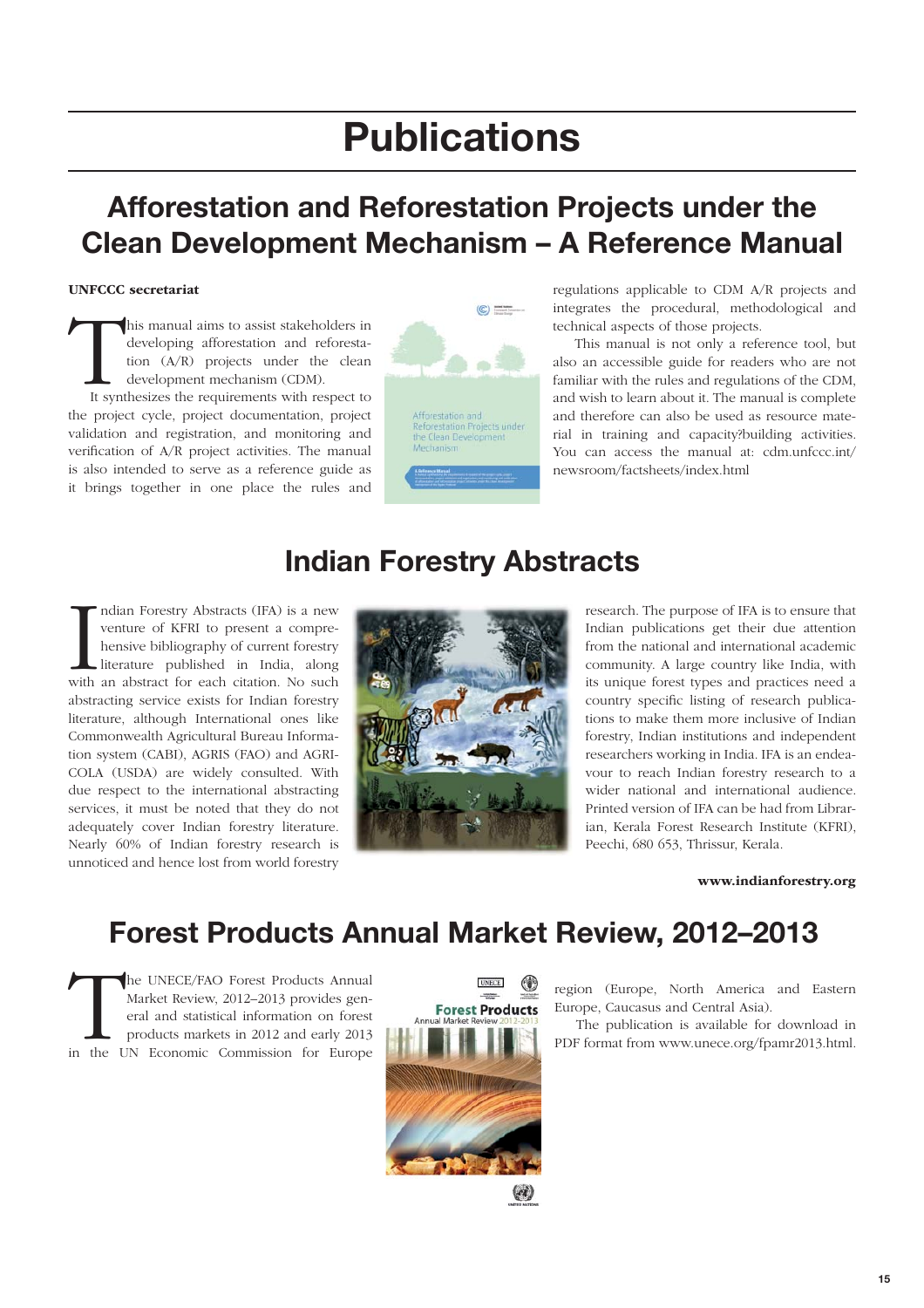## **ReThink: A New Paradigm for Malaysian Timber**

#### MPH Group Publishing

**Retain** Timber is a carefully crafted collection of structures, buildings and interiors enhanced by the use of Malaysian timber. It provides an insight sian Timber is a carefully crafted collection of structures, buildings and interiors enhanced by the use into Malaysian timber's creative presence in projects in Malaysia, Singapore, Mauritius and the Maldives, showcasing the beauty and durability of Malaysian timber.

Architecture is an endless journey to create and re-create man's relationship with the elements around him. This book is about man's constant dialogue with an age-old material: timber. Projects featured showcase the use of timber not just in expected forms,



but also in seductive contours and configurations, as well as in designs with traditional elements or twenty-first century expressions.

With perfect thermal-insulating properties, timber is the material for all seasons. Its low carbon footprint, perpetual renewability and other green credentials make timber the most eco-friendly material for one's building aspirations. Timber has also repeatedly risen boldly and ingeniously to design and engineering expectations, in ways that no other material has.

ReThink: A New Paradigm For Malaysian Timber is a call to get to know Malaysian timber with confidence and assurance of its durability, renewability, workability and above all, its breathtaking beauty.

### **Mapping for Rights**

#### The Rainforest Foundation

The Rainforest Foundation UK's<br>
new Mapping for Rights web<br>
platform heralds a new era for<br>
forest governance in the Congo<br>
Basin. **Mapping for Rights** is an online new Mapping for Rights web platform heralds a new era for forest governance in the Congo platform which brings together expertise in

the fields of participatory mapping, geo-spatial technologies and policy development concerned with community and indigenous land rights and improved forest governance in the Congo Basin. An initiative of the Rainforest Foundation UK (RFUK), the website provides policy makers, NGOs, the private sector, researchers and communities with easy access to accurate geographical information about the presence, land use and rights of indigenous peoples and other forestdependent communities in the Congo Basin. It is a repository for participatory mapping data and other work that has been carried out by various organisations in the region over the last decade.

Authorised users will be able to view community occupation and forest usage alongside

other claims on, and users of the forest, such as logging activities, REDD+ projects, palm oil plantations, mining and gas permits, infrastructure projects and strictly protected areas. The map also contains embedded multimedia content which provides insights into the culture, livelihoods and concerns of the communities. Visit the website at www.mappingforrights.org

## **Lessons Learned from Community Forestry in Latin America and Their Relevance for REDD+**

**Learned from Community**<br>Forestry in Latin America and Their<br>Relevance for REDD+, a report and<br>issues brief produced by the Forest<br>Carbon, Markets and Communities program essons Learned from Community Forestry in Latin America and Their Relevance for REDD+, a report and issues brief produced by the Forest is now available on the FCMC website at www.fcmcglobal.org/documents/CF\_ Latin\_America.pdf.



The report reviews lessons learned from decades of community forestry experiences in Latin America and generates recommendations and conclusions for REDD+. It is one of three regional reports on Africa, Asia and Latin America that FCMC is commissioning, as well as a global synthesis.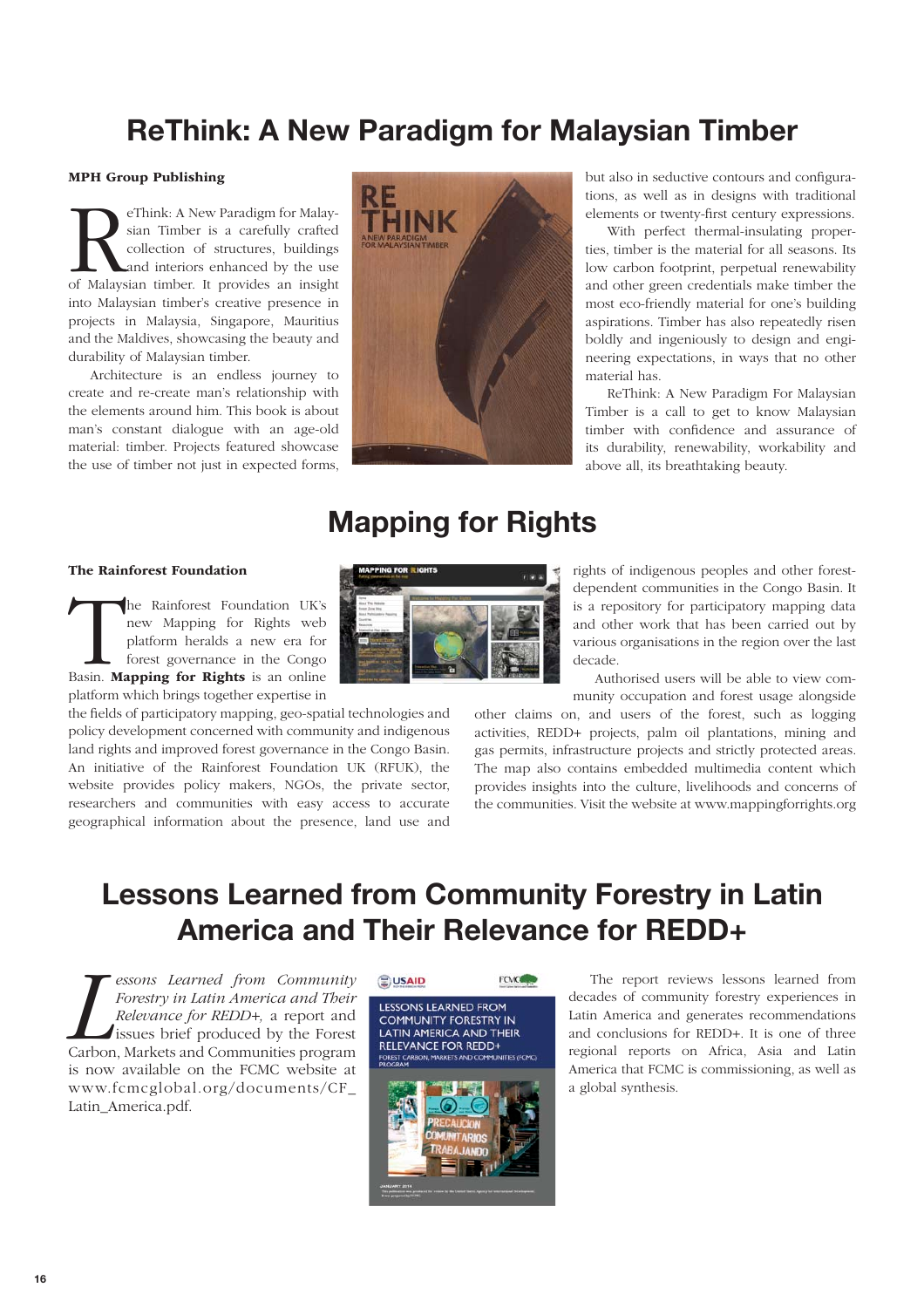### **Interactive Forest Atlas of Equatorial Guinea**

#### World Resources Institute

The Interactive Forest Atlas of Equatorial Guinea provides the most comprehensive and accurate overview of the African country's forests to date. WRI have published a blog Equatorial Guinea provides the most comprehensive and accurate overview of the African country's post summarizing the findings of the report which can be found online at: www.wri.org/ blog/equatorial-guinea-increases-protectedforests-63-percent-shows-new-atlas

The findings include the following:

• Protected Areas in Equatorial Guinea Have Increased, while Forest Concessions have Decreased. Protected areas increased by 63% between 1997–2013. Forest concessions decreased by 126% during the same time



- The Overlap Between Forest Concessions and Protected Areas has Decreased. The overlap between forest concessions and protected areas decreased from 130 hectares to 11 hectares (a decrease of 1,056%).
- Foreign Companies Operate the Majority of Larger Forest Concessions. Companies from Malaysia, Lebanon, Korea, and China represent the largest shares of logging concessions.

The Atlas allows users to view these trends using an interactive mapping application showing the allocation of forest land in the country, including forest concessions, protected areas, and community forests.

# **Around the World**

# **Global: WWF and Mondi to sustain ecosystems through responsible business practices**

WWF and Mondi Group announced that they will work together in a three-year strategic partnership, this tocuses on increasing environmental stewardship in the packaging and paper sectors.<br>The partnership, which links one of work together in a three-year strategic partnership that focuses on increasing environmental stewardship in the packaging and paper sectors. and paper producers in the world with the world's largest conservation organisation, sends a strong signal that addressing environmental sustainability makes good business sense.

The partnership will focus on minimising the impacts of Mondi's operations on forests, climate and water, and encouraging sustainable practices in the industry.

The work programme will cover three main areas –

- Ecosystem Stewardship building on the successful Mondi Wetlands Programme in South Africa, this work will focus on protecting high conservation value ecosystems in Russia and other regions and increasing the value and resilience of multi-functional production landscapes in South Africa.
- Manufacturing Stewardship –further reducing the water and climate footprint of Mondi's operations and promoting resource efficiency, recycling and longevity of

products, including the cascading use of wood and forest products where appropriate.

• Product Stewardship – further enhancing the environmental performance of Mondi's products through; among others – credible certification and efficient life-cycle use of materials in their paper and packaging products.

"As population grows and competition for land increases, forestbased industries that rely on renewable resources can play an important role in protecting and managing vital ecosystems," says Jim Leape, Director General of WWF International. "Companies like Mondi that choose to contribute to sustainable resource use and nature conservation are ensuring their own long-term viability, while contributing to the well-being of people and the planet today."

David Hathorn, Group CEO Mondi says, "Mondi and WWF have a successful association working together on projects. This international partnership enables us to join forces on a larger scale. Sustainable development is integral to our business, and we are very pleased to be working with WWF as we continue to reduce our footprint and share responsible practices across our industry and beyond."

#### Mondi Group and WWF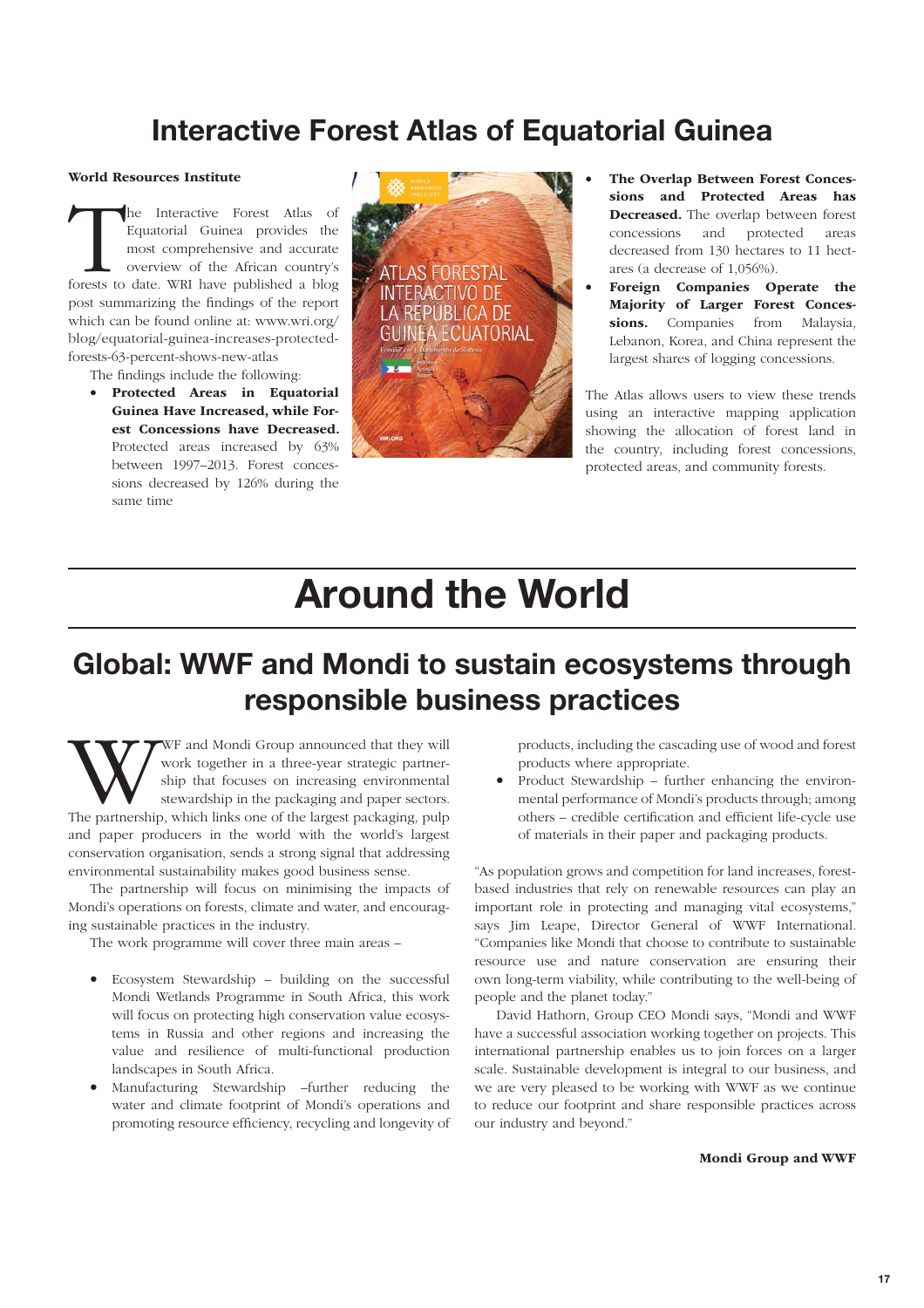### **China on track to meet 2020 forest targets, but concerns linger**

hina is on track to meet its 2020 target for expanding the nation's forests to cover 23 percent of its landmass to combat climate change and soil erosion, the State Forestry Administration (SFA) said recently. But some obs the nation's forests to cover 23 percent of its landmass to combat climate change and soil erosion, the State Forestry Administration (SFA) said recently. But some is focusing on plantation forestry and ignoring the restoration of natural forests, which are still being lost.

Since 2008, China has planted 13 million hectares (130,000 square kms) of new forests, roughly the size of Montenegro, taking total forest coverage to 208 million hectares (two million sq kms) or just over 21 percent of its landmass. "We have completed 60 percent of our task to meet the target for forest coverage and aim at 23 percent (of the landmass) by 2020," Zhao Shucong, the director of the SFA, told reporters in Beijing.

China launched its reforestation programme in 1998, after devastating flooding of the Yangtze river was blamed on the loss of trees, which previously had acted as flood barriers. Largescale deforestation in northern China has contributed to loss of topsoil, causing huge storms that sometimes carry sand and dust as far as eastern Canada. By regrowing its forests quickly, they now help conserve 581 billion cubic metres of water each year, while storing 8.4 billion tonnes of carbon dioxide

equivalent that otherwise would be released into the atmosphere, according to the SFA.

Reforestation has also contributed to the growth in China's domestic timber industry. But some experts question the sustainability of China's forestry programme, arguing it focuses almost exclusively on plantation forestry and ignores restoration of natural forests.

"The SFA only looks at forested land, but they forget the full picture," Xu Jianchu, a professor at the Kunming Institute of Botany, Chinese Academy of Sciences, told Reuters. He said most of the new forested land was low-quality, and pointed out that while new trees are planted rapidly, data shows that forest loss in many areas of China is increasing.

Local authorities often choose to plant non-native species such as fruit trees and rubber in order to maximise economic benefits, instead of opting for trees naturally suited to local areas. In arid and semi-arid regions, this has often worsened soil erosion and water scarcity instead of solving it, adding to food production problems. "They should also look at agriculture, and treat the ecosystem as a whole," said Xu.

uk.reuters.com

### **Chinaís rubber boom obliterates southern forests**

major increase in sales of car tires in China is being driven forward by a burgeoning middle class. Many of the tires are made from local rubber. That's good for business, but bad for the environment. A generation ago, Xis driven forward by a burgeoning middle class. Many of the tires are made from local rubber. That's good for business, but bad for the environment.

but today more than a fifth of its land area is planted in rubber. Many of Xishuangbanna's country roads are now flanked by towering rubber trees, and no one here disputes that the rubber boom has helped many local farmers rise out of poverty. "Life used to be very difficult in this village," says Yu Zuai, a farmer in the village of Mandian. "But of the 70 families here, more than half of us have purchased cars. Our living standard has improved a lot and it's all because of the rubber plantations." The rubber boom began in Xishuangbanna in the 1960s and has accelerated since the 1990s. Yu says the average household in Mandian used to struggle to grow enough rice and corn to survive, but it now earns about the equivalent of a 20,000 euros (\$27,140) per year.

Rubber is native to the Amazon basin, and it was imported to Asia in the late 1800s. Xishuangbanna's farmers began planting it in the 1960s under orders from China's communist government, which wanted to establish a domestic rubber source for its growing industries. But although rubber has helped to pull many here out of poverty, it has also taken a heavy environmental toll. Xishuangbanna's forests used to be world-famous for their tropical biodiversity, and scientists say rubber plantations are a growing environmental threat. "Rubber monocultures have no other plants covering their surface and once the rains come

it just washes away the topsoil," explains Zhuang-fang Yi, a researcher at the World Agroforestry Centre, an international conservation organization with an office in the Chinese city of Kunming.

China accounts for about 6 percent of global rubber output, most of which is consumed domestically. And because rubber tends to be more valuable than exportable crops like rice or bananas, many in Xishuangbanna are still rushing to convert local forests and farmland into rubber plantations. But Zhuangfang says the conversion of forests to rubber has had drastic effects on Xishuangbanna's trees, plants, soils and watersheds. And, because rubber is far more water-intensive than native plants, it is sucking water out of Xishuangbanna's tropical atmosphere too.

A recent study by the Asian Development Bank found that one hectare of rubber-plantation in Xishuangbanna loses more than 20 tons of soil to erosion each year. The plantations also lose more than a hundred tons of water as rain fails to penetrate the soil and refill groundwater tables, it found. "If there's no consideration of forest protection, then in the next 25 years Xishuangbanna is going to be much drier," Ms. Zhuang-fang says. Xishuangbanna's forests were also once home to rare species like Asian elephants and white-cheeked gibbons, but scientists say their habitat is fast disappearing.

The natural rubber industry is now a 22 billion euro industry in China, with 70 percent of the rubber being purchased for car tires. The country consumes about 4.5 million tons of rubber each year. In 2012 the government passed a five-year plan aimed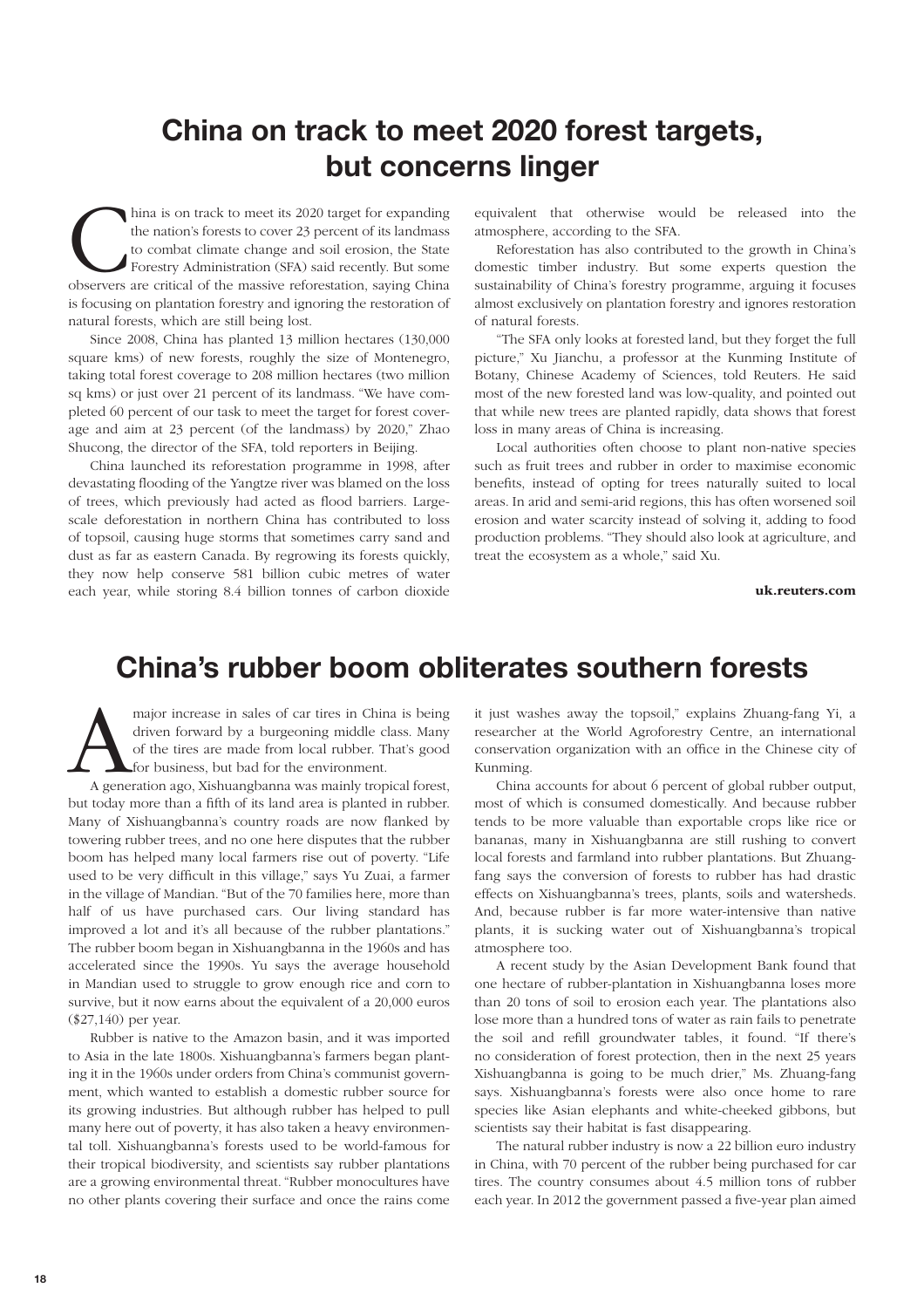at turning under-performing rubber plantations back to natural forest. The plan also called for planting trees along stream beds to prevent erosion and restore animal habitats.

But rubber is still a main source of income for many farmers here, says 66-year-old Zhou Fabei, a retired agronomist who moved to Xishuangbanna in the 1960s from central Hunan province at a time when much of Xishuangbanna was still covered in dense jungles.

After working on rubber plantations for four decades, Mr. Zhou is now comfortably retired. Xishuangbanna's rubber boom hasn't come without an environmental cost, he admits, but it has also provided the foundation for his family's financial security. "Rubber is the main industry in Xishuangbanna," he says. "It's the key reason why people here are getting rich."

dw.de

### **UK woodland carbon goes on sale for first time**

The first units of carbon dioxide set to be sequestered, or removed from the atmosphere, by woodlands validated under the UK's Woodland Carbon Code have been notified for sale for the first time as National Climate Week ge or removed from the atmosphere, by woodlands validated under the UK's Woodland Carbon Code have been notified for sale for the first time as National Climate Week gets under way.

The Woodland Carbon Code (WCC) is the standard for woodland creation projects in the UK which generate verifiable Woodland Carbon Units (WCUs). These are measurable amounts of carbon dioxide  $(CO<sub>2</sub>)$  removed from the atmosphere by the growing trees. The Woodland Carbon Code was a finalist in the Climate Week Awards 2014 category 'Best Initiative from Government or Public Services'.

Now, businesses seeking to compensate for their greenhouse gas emissions can buy 'Pending Issuance Units' (PIUs) from the woodland project owners. PIUs represent 'promises to deliver'

Woodland Carbon Units in the future once the trees have grown and the carbon sequestration has been verified.

Once verified, PIUs can be converted into WCUs and used to report against emissions. Verified WCUs will begin to come on stream when the longest-established WCC-certified woodlands are verified in 2016.

Dr Vicky West, climate analyst with the Forestry Commission, which administers the Woodland Carbon Code, explained, "PIUs represent units of woodland carbon to be sequestered in the future, and can only be used to report against emissions after they have been verified. However, buying them now allows companies to plan their compensation for future emissions while helping to tackle climate change and contributing a wide range of other environmental and social benefits."

forestry.gsi.gov.uk

### **Global: Forest change mapped by Google Earth**

new high-resolution global map of forest loss and gain has been created with the help of Google Earth. The interactive online tool is publicly available and resolution of 30m. gain has been created with the help of Google Earth. The interactive online tool is publicly available and zooms in to a remarkably high level of local detail – a resolution of 30m.

It charts the story of the world's tree canopies from 2000 to 2012, based on 650,000 satellite images by Landsat 7. In that time, the Earth lost a combined "forest" the size of Mongolia, enough trees to cover the UK six times. Brazil's progress in reducing deforestation was more than offset by losses in Indonesia, Malaysia, Paraguay and Angola, according to a study in the journal Science.

"This is the first map of forest change that is globally consistent and locally relevant," said Prof Matthew Hansen of the University of Maryland, who led the project team which developed the map. "What would have taken a single computer 15 years to perform was completed in a matter of days using Google Earth Engine computing."

Their study reports a number of key findings on forest change from 2000–2012 – based on the satellite imagery. The Earth lost 2.3 million square kilometres of tree cover in that period, due to logging, fire, disease or storms. But the planet also gained 800,000 sq km of new forest, a net loss of 1.5 million sq km in total.

Brazil showed the best improvement of any country, cutting annual forest loss in half between 2003–04 and 2010–11. Indonesia had the largest increase in deforestation, more than doubling its annual loss to nearly 20,000 sq km in 2011–12.

In the United States, the "disturbance rate" of south-eastern forests was four times that of South American rainforests – more than 31% of forest cover was either lost or regrown. Paraguay, Malaysia and Cambodia had the highest national rates of forest loss.

Overall, tropical forest loss is increasing by about 2,100 sq km per year, the researchers said.

The map will be updated annually and could be used to assess the effectiveness of forest management programmes. It could also help environmental groups monitor the impacts of deforestation – including biodiversity threats, carbon storage and climate change.

"This new monitoring approach can for the first time provide – on a global scale – transparent accountability for monitoring progress toward achieving real declines in deforestation," said Daniel Zarin, of the Climate and Land Use Alliance.

bbc.co.uk